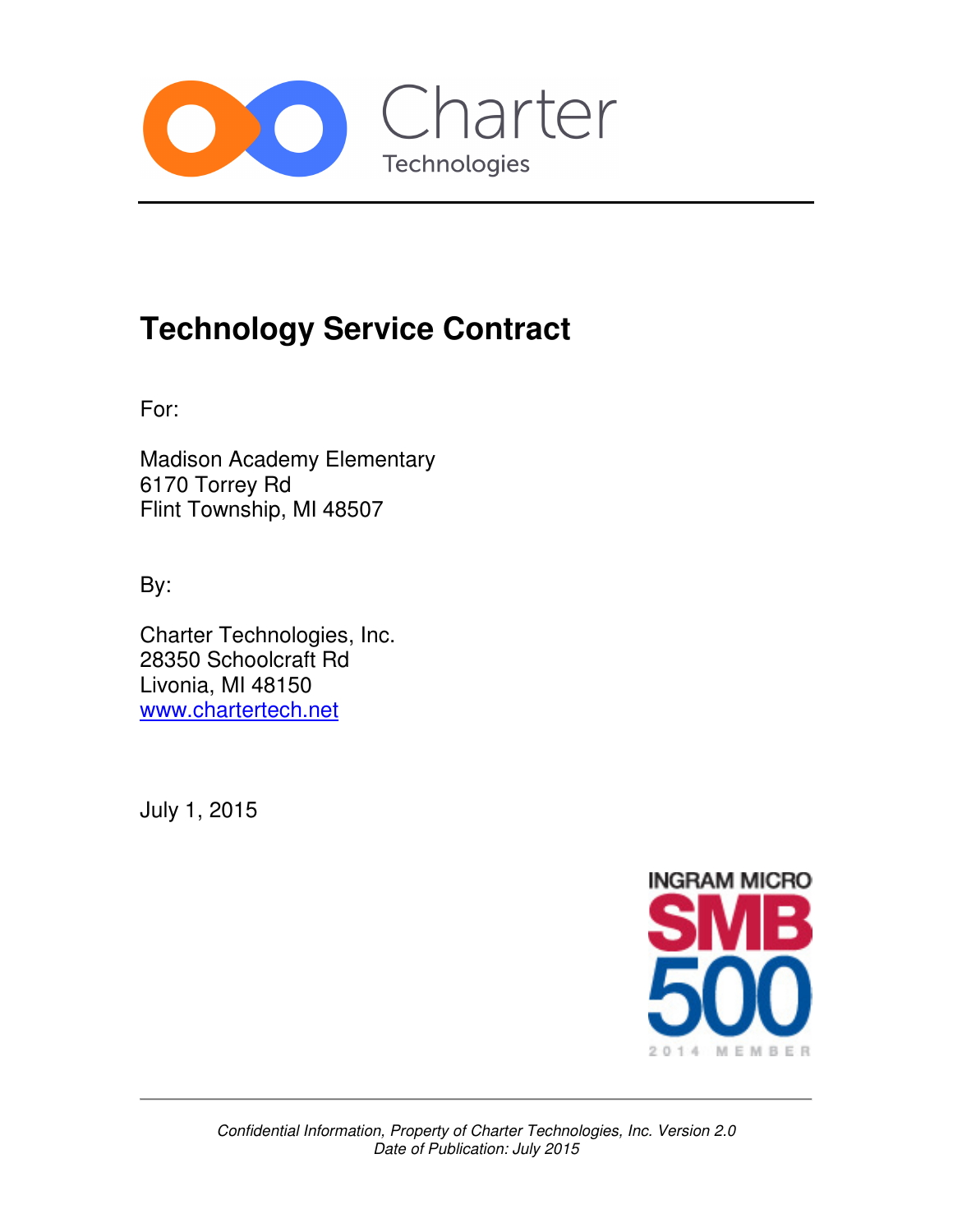Contact Information: Charter Technologies, Inc.

| <b>Contact Name:</b>                           | <b>Mikhail Karasev</b>                    |
|------------------------------------------------|-------------------------------------------|
| Location:                                      | 28350 Schoolcraft Rd<br>Livonia, MI 48150 |
| <b>Telephone Number:</b><br><b>Fax Number:</b> | (888) 997 8324<br>(734) 943 6858          |

Contact Information: Madison Academy Elementary

| <b>Contact Name:</b>                          | <b>Phil Maurey</b>                           |
|-----------------------------------------------|----------------------------------------------|
| Location:                                     | 6170 Torrey Road<br>Flint Township, MI 48507 |
| <b>Telephone Number:</b><br><b>Fax Number</b> | (586) 731-5300<br>(586) 734-5307             |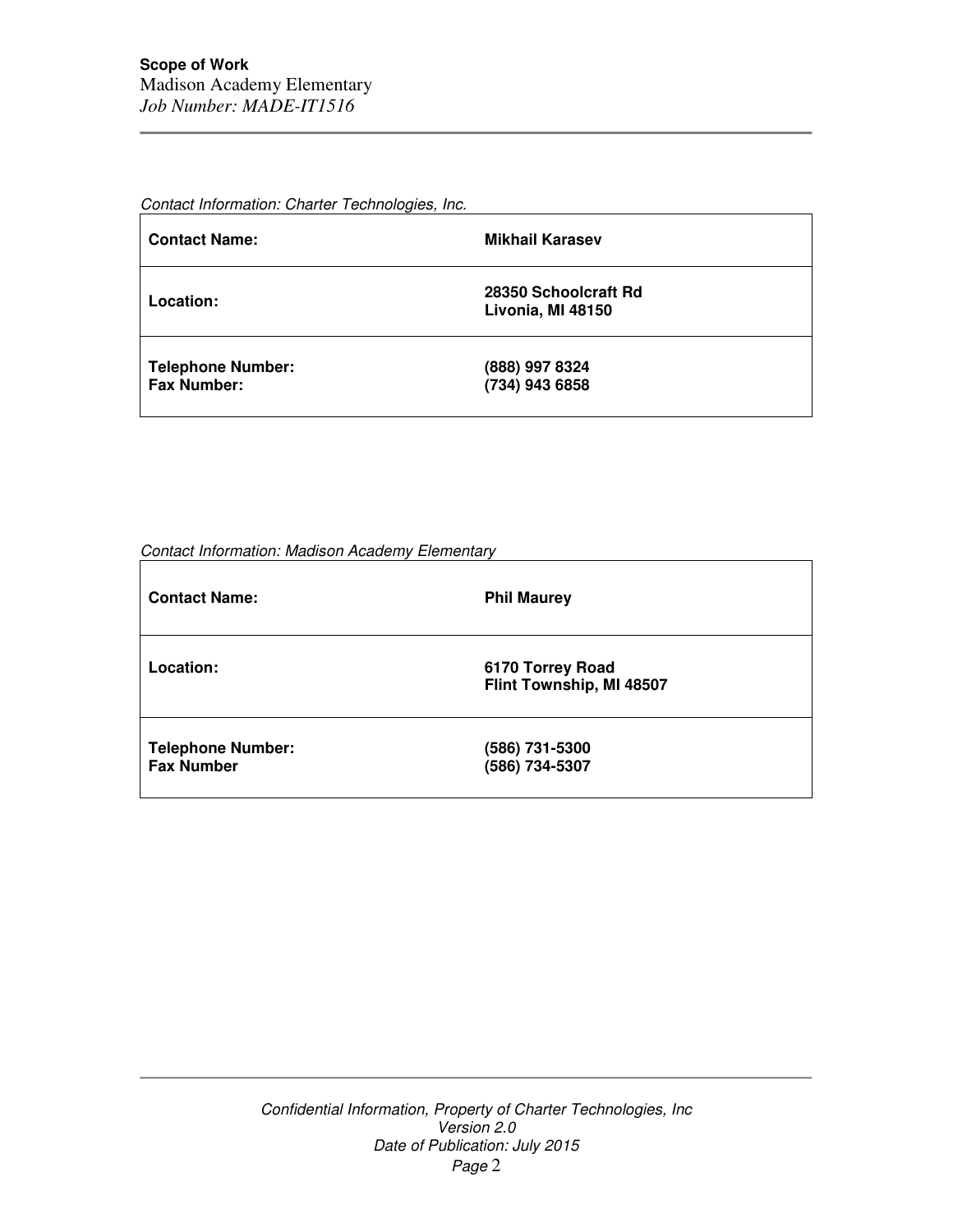# **Introduction**

Charter Technologies Inc. is a dynamic and fast growing technology service provider. Our company is focused on delivering innovative, comprehensive and cost effective solutions to our customers. We are committed in delivering tangible value that contributes directly to your success.

For more than a decade we have been working with public school districts, small and medium size businesses and local government agencies helping them develop and deliver a higher quality of services to their stakeholders. In working with public school academies we have developed services that are specifically tailored to educational customers. We provide complete end to end solutions from network integration and design services to installation of structured cabling, voice and data systems and managed network support and helpdesk services. Our experienced certified engineers will assist you in all aspects of Information Technology system lifecycle. From online standardized testing and BYOD programs to your private cloud implementation, onsite managed IT services and student management software support and training.

Charter Technologies has completed hundreds of projects for individual schools, school districts, small and medium business and government agencies in Michigan and across the country. We have a number of customers that have been with us for over a decade and would welcome an opportunity to provide customer references and arrange site visits if you are interested.

We understand that the world of Information Technology is extremely fast paced and everchanging which is why we are committed to recognizing the technological breakthroughs and opportunities in the field of information technology. Our goal is to provide you with innovative solutions that will directly benefit the productivity of your organization and ultimately improve the educational outcomes for your students. Our goal is to become your trusted advisor in all things technology and help you achieve your mission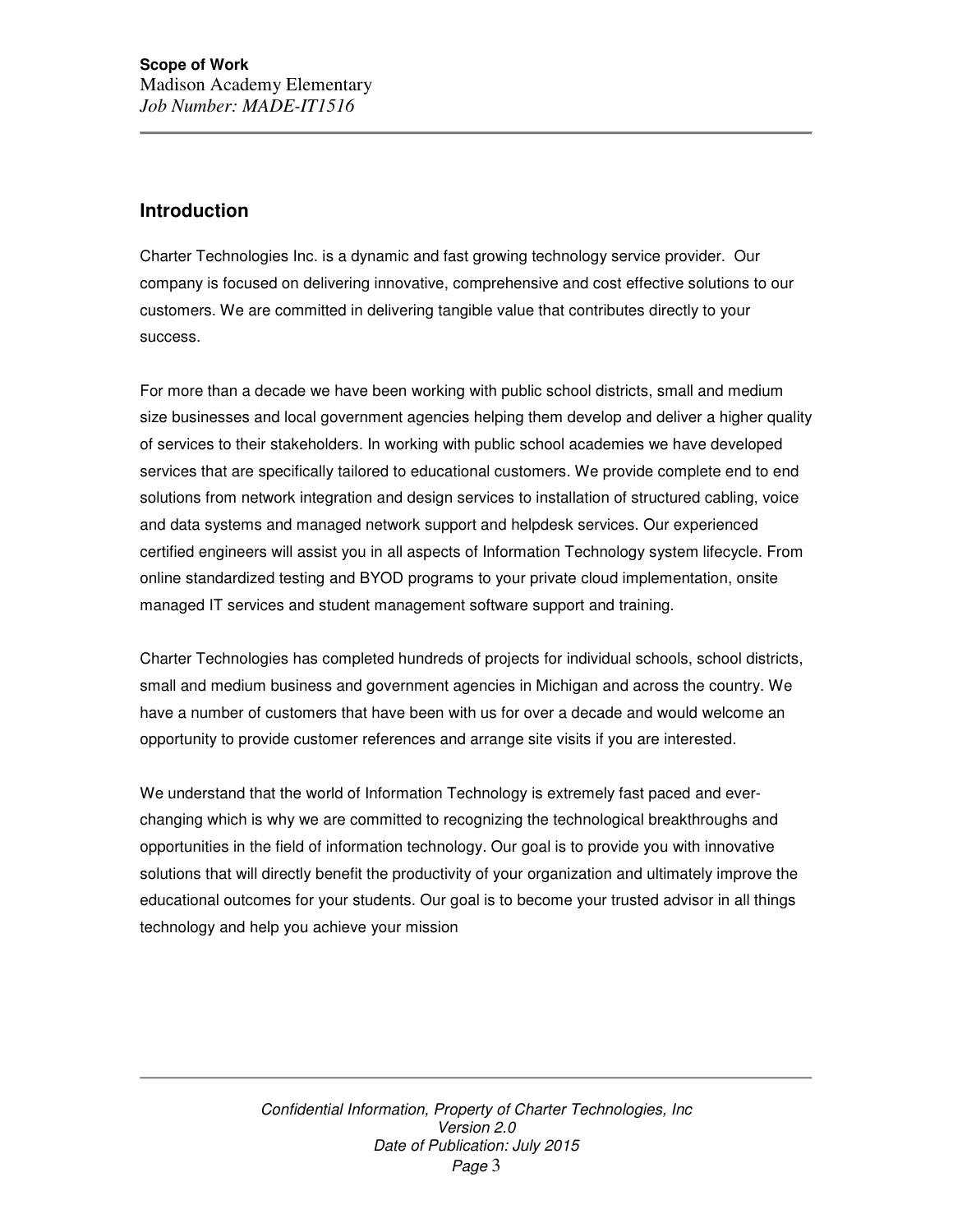# **Company Information**

Company's official contact for any communications regarding the proposal will be:

Mikhail Karasev President/CEO Charter Technologies Inc. 28350 Schoolcraft Rd Livonia MI 48150

Tel: 248-228-3065 Extension 150 Fax: 734-943-6858

Email: karasevm@chartertech.net

Charter Technologies Inc. is a Michigan corporation. Our main office is located at 28350 Schoolcraft Rd, Livonia MI 48150. Our E-RATE SPIN Number is 143028457.

Charter Technologies Inc. was formed in June of 2003 and in July 2004 our company was incorporated

Charter Technologies Inc. has provided proposed consulting and technical support services for over ten years.

Charter Technologies Inc. insurance carrier is State Farm Insurance Corporation located in Bloomington, Illinois. Our company currently carries Worker's Compensation and Employers Liability policy, Business Personal Property insurance policy, Loss of Income policy, Business Liability, Products-Completed Operations (PCO) Aggregate policy and General Aggregate policy.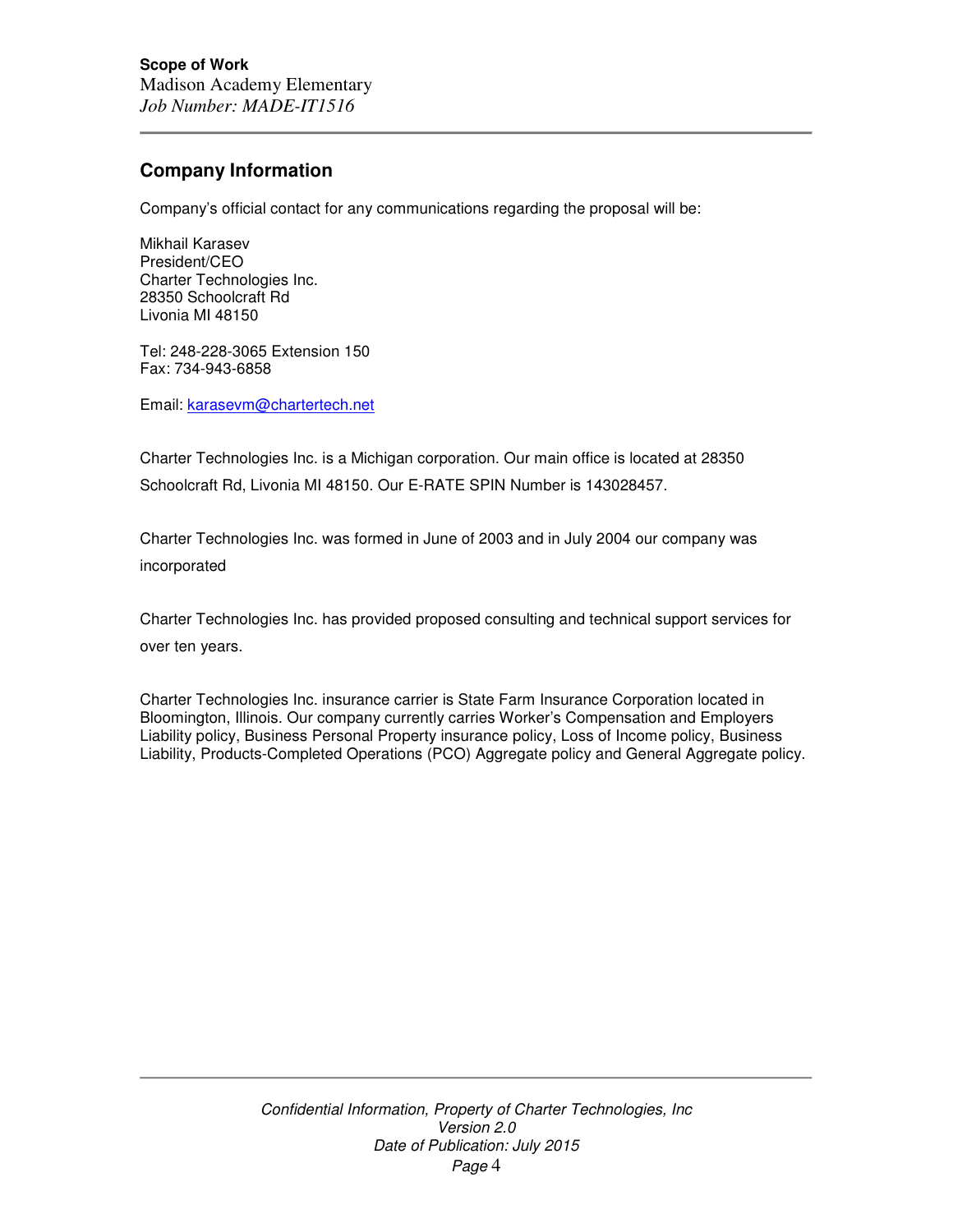# **Key Partnerships and Alliances**

Charter Technologies Inc. is committed to providing our customers with access to the most innovative, efficient and robust technology solutions. Our company has developed strategic business relationships with leading technology equipment and software manufacturing companies including: **Fonality Inc**. – Certified partner **Aruba Networks** – Certified Partner **Ruckus Wireless** – Certified Partner **Cisco Systems** – Registered Partner **Dell Inc.** – Certified Solutions Provider, Certified Repair Services Provider, Certified Reseller Company **VMWare –** Certified Partner **Netgear Inc.** – Platinum Partner **Axis Communications A.G.** – Gold Level Partner **Hewlett Packard** – Certified Partner **Lenovo/IBM** – Certified Partner **Barracuda Networks** - Certified Partner

**Microsoft** – Certified Partner, **Microsoft Surface** authorized partner

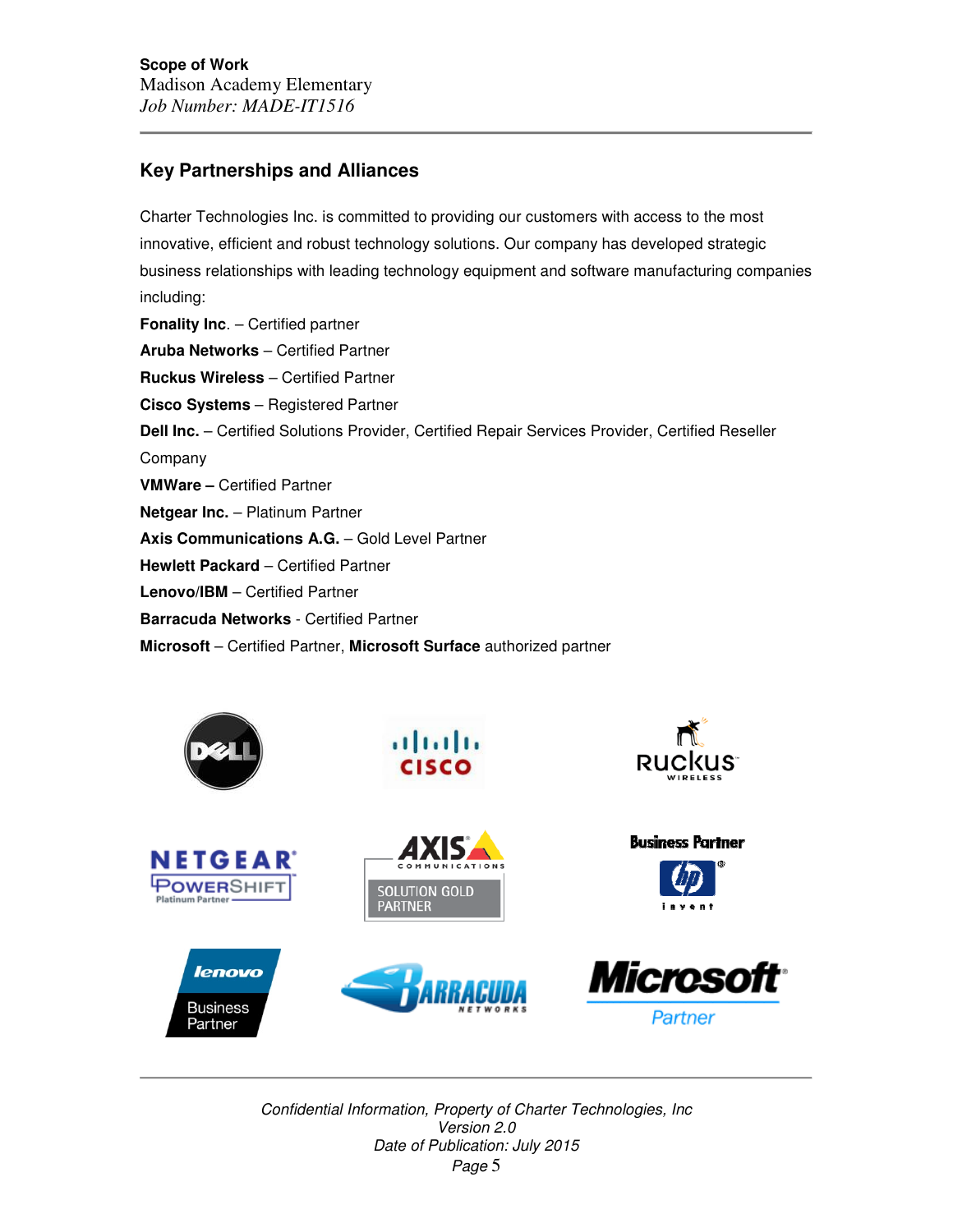# **List of Current Education Customers**

## **Gaylord Community Schools**

615 N Elm Street Gaylord, MI 49735 (989) 705-3080 Total Enrollment: 3100 Students

#### **Scope of Services**:

Full Managed IT services to support day to day operations of the school district. Charter Technologies Inc. provides Helpdesk Support Services, Equipment Procurement, Network Integration and Onsite Break Fix support for the district.

#### **Chandler Park Academy District**

20100 Kelly Rd. Harper Woods, MI. 48225 (313) 839-9886 Total Enrollment: 1200 Students

#### **Scope of Services:**

Full Managed IT services to support day to day operations of the district. Charter Technologies Inc. provides Helpdesk Support Services, Equipment Procurement, Network Integration and Onsite Break Fix support for the Academy. Charter Technologies Inc. provides IT consulting and IT infrastructure planning services to the District.

#### **Dove Academy**

20001 Wexford St, Detroit, MI 48234 (313) 366-9110 Total Enrollment: 428 Students

#### **Scope of Services**:

Full Managed IT services to support day to day operations of the school. Charter Technologies Inc. provides Helpdesk Support Services, Equipment Procurement, Network Integration and Onsite Break Fix support for the Academy.

#### **Academy of Warren**

13943 E 8 Mile Rd Warren, MI 48089 (586) 552-8010 Total Enrollment: 750 Students

#### **Scope of Services**:

Full Managed IT services to support day to day operations of the school. Charter Technologies Inc. provides Helpdesk Support Services, Equipment Procurement, Network Integration and Onsite Break Fix support for the Academy.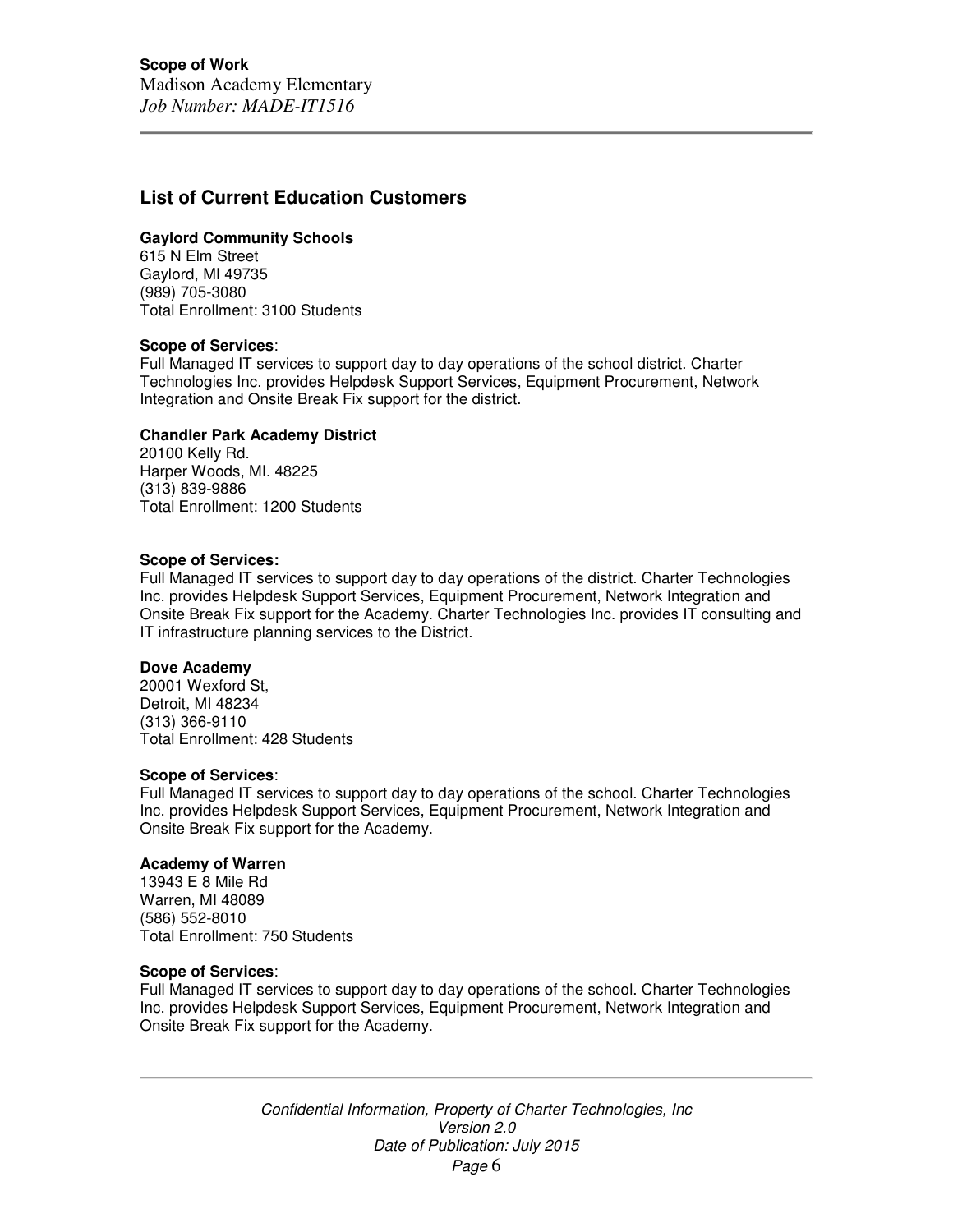# **Charyl Stockwell Academy**

9758 E Highland Road Howell, MI 48843 (810) 225-9940

Total Enrollment: 450 Students

# **Scope of Services:**

Full Managed IT services to support day to day operations of the school. Charter Technologies Inc. provides Helpdesk Support Services, Equipment Procurement, Network Integration and Onsite Break Fix support for the Academy. Charter Technologies Inc. provides IT consulting and IT infrastructure planning services to the Academy.

# **Charyl Stockwell Preparatory Academy**

9758 E Highland Road Howell, MI 48843 (810) 632-2200

Total Enrollment: 300 Students

## **Scope of Services:**

Full Managed IT services to support day to day operations of the school. Charter Technologies Inc. provides Helpdesk Support Services, Equipment Procurement, Network Integration and Onsite Break Fix support for the Academy. Charter Technologies Inc. provides IT consulting and IT infrastructure planning services to the Academy.

# **Conner Creek Academy East**

16911 Eastland Roseville, MI. 48066 (586) 779-8055

Total Enrollment: 450 Students

#### **Scope of Services:**

Full Managed IT services to support day to day operations of the school. Charter Technologies Inc. provides Helpdesk Support Services, Equipment Procurement, Network Integration and Onsite Break Fix support for the Academy. Charter Technologies Inc. provides IT consulting and IT infrastructure planning services to the Academy.

# **Crescent Academy**

17570 W 12 Mile Road Southfield, MI 48076 (248) 423-4581

Total Enrollment: 900 Students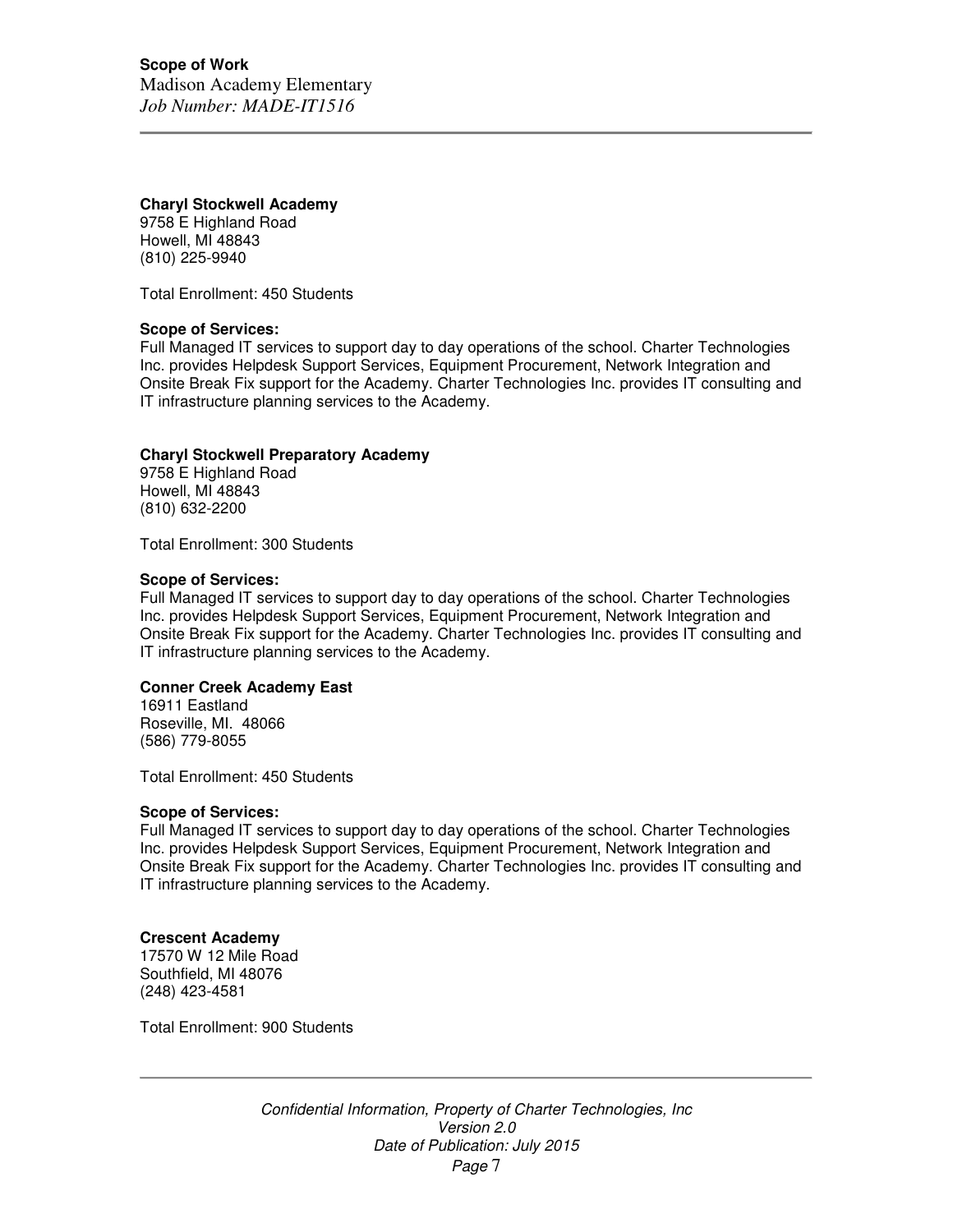#### **Scope of Services:**

Full Managed IT services to support day to day operations of the school. Charter Technologies Inc. provides Helpdesk Support Services, Equipment Procurement, Network Integration and Onsite Break Fix support for the Academy. Charter Technologies Inc. provides IT consulting and IT infrastructure planning services to the Academy.

## **Hanley International Academy**

2400 Denton St Hamtramck, MI 48212 (313) 875-8888 Total Enrollment: 450 Students

#### **Scope of Services:**

Full Managed IT services to support day to day operations of the school. Charter Technologies Inc. provides Helpdesk Support Services, Equipment Procurement, Network Integration and Onsite Break Fix support for the Academy. Charter Technologies Inc. provides IT consulting and IT infrastructure planning services to the Academy.

#### **Huron Academy**

11401 Metro Parkway Sterling Heights, MI 48312 (586) 446-9170 Total Enrollment: 350 Students

#### **Scope of Services:**

Full Managed IT services to support day to day operations of the school. Charter Technologies Inc. provides Helpdesk Support Services, Equipment Procurement, Network Integration and Onsite Break Fix support for the Academy. Charter Technologies Inc. provides IT consulting and IT infrastructure planning services to the Academy.

#### **Intervention Academy**

1170 Michigan Rd. Port Huron Twp., MI. 48060 (810) 364-8990 Total Enrollment: 200 Students

#### **Scope of Services:**

Full Managed IT services to support day to day operations of the school. Charter Technologies Inc. provides Helpdesk Support Services, Equipment Procurement, Network Integration and Onsite Break Fix support for the Academy. Charter Technologies Inc. provides IT consulting and IT infrastructure planning services to the Academy.

#### **Madison Academy**

6170 Torrey Rd. Flint, MI. 48507 (810) 655-2949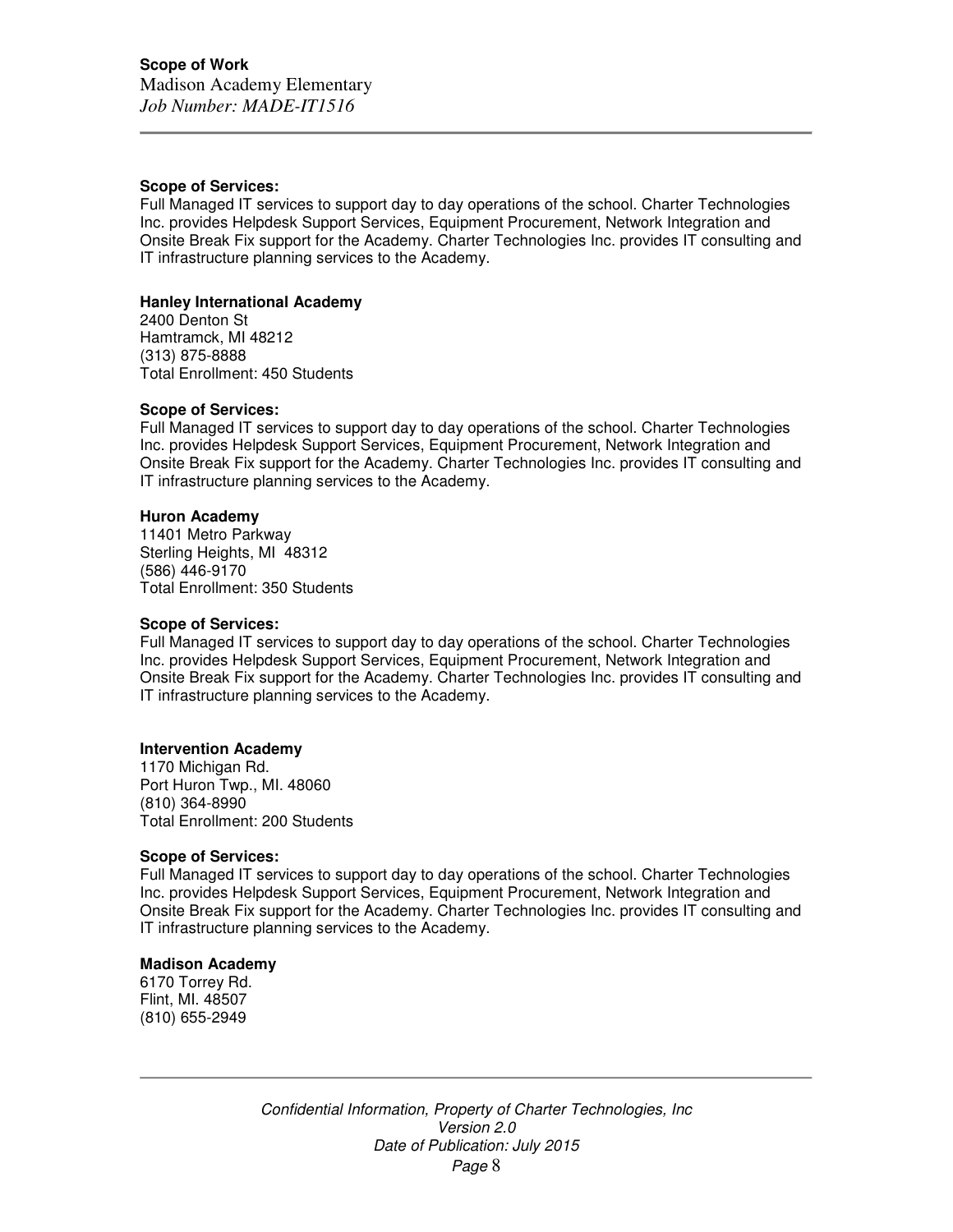Total enrollment: 300 Students

#### **Scope of Services:**

Full Managed IT services to support day to day operations of the school. Charter Technologies Inc. provides Helpdesk Support Services, Equipment Procurement, Network Integration and Onsite Break Fix support for the Academy. Charter Technologies Inc. provides IT consulting and IT infrastructure planning services to the Academy.

#### **Merritt Academy**

59900 Havenridge New Haven, MI. 48048 (586) 749-6000

Total Enrollment: 300 Students

#### **Scope of Services:**

Full Managed IT services to support day to day operations of the school. Charter Technologies Inc. provides Helpdesk Support Services, Equipment Procurement, Network Integration and Onsite Break Fix support for the Academy. Charter Technologies Inc. provides IT consulting and IT infrastructure planning services to the Academy.

#### **Michigan Collegiate Middle and High School**

31300 Ryan Rd. Warren, MI. 48092 (586) 777-3190

Total Enrollment: 300 Students

#### **Scope of Services:**

Full Managed IT services to support day to day operations of the school. Charter Technologies Inc. provides Helpdesk Support Services, Equipment Procurement, Network Integration and Onsite Break Fix support for the Academy. Charter Technologies Inc. provides IT consulting and IT infrastructure planning services to the Academy.

# **Michigan School of Arts**

825 Golf Drive Pontiac, MI 48341 (248) 338-2787 Total Enrollment: 350 Students

#### **Scope of Services:**

Full Managed IT services to support day to day operations of the school. Charter Technologies Inc. provides Helpdesk Support Services, Equipment Procurement, Network Integration and Onsite Break Fix support for the Academy. Charter Technologies Inc. provides IT consulting and IT infrastructure planning services to the Academy.

#### **Momentum Academy**

99 E. Woodward Heights Blvd.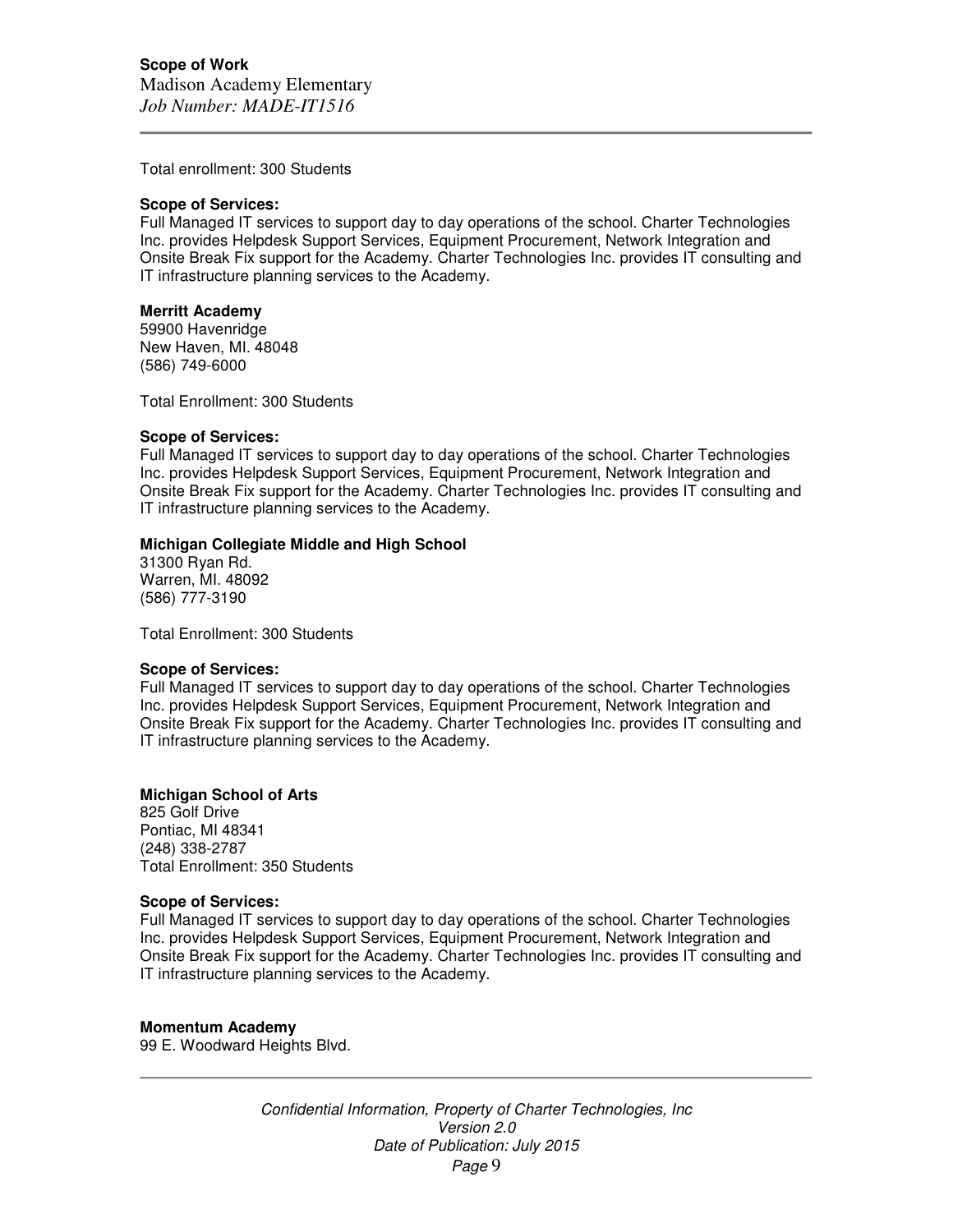Hazel Park, MI. 48030 (248) 336-5600 Total Enrollment: 150 Students

## **Scope of Services:**

Full Managed IT services to support day to day operations of the school. Charter Technologies Inc. provides Helpdesk Support Services, Equipment Procurement, Network Integration and Onsite Break Fix support for the Academy. Charter Technologies Inc. provides IT consulting and IT infrastructure planning services to the Academy.

## **Pontiac Academy of Excellence**

196 Cesar E Chavez Ave. Pontiac MI 48342 (248) 745-9420 Total Enrollment: 800 Students

# **Scope of Services:**

Full Managed IT services to support day to day operations of the school. Charter Technologies Inc. provides Helpdesk Support Services, Equipment Procurement, Network Integration and Onsite Break Fix support for the Academy. Charter Technologies Inc. provides IT consulting and IT infrastructure planning services to the Academy.

## **The New Standard Academy**

2040 W. Carpenter Rd. Flint, MI. 48505 (810) 787-3330 Total Enrollment: 450 Students

#### **Scope of Services:**

Full Managed IT services to support day to day operations of the school. Charter Technologies Inc. provides Helpdesk Support Services, Equipment Procurement, Network Integration and Onsite Break Fix support for the Academy. Charter Technologies Inc. provides IT consulting and IT infrastructure planning services to the Academy.

#### **Tipton Academy**

1615 Belton St. Garden City, MI. 48135 (734) 261-0500 Total Enrollment: 300 Students

#### **Scope of Services:**

Full Managed IT services to support day to day operations of the school. Charter Technologies Inc. provides Helpdesk Support Services, Equipment Procurement, Network Integration and Onsite Break Fix support for the Academy. Charter Technologies Inc. provides IT consulting and IT infrastructure planning services to the Academy.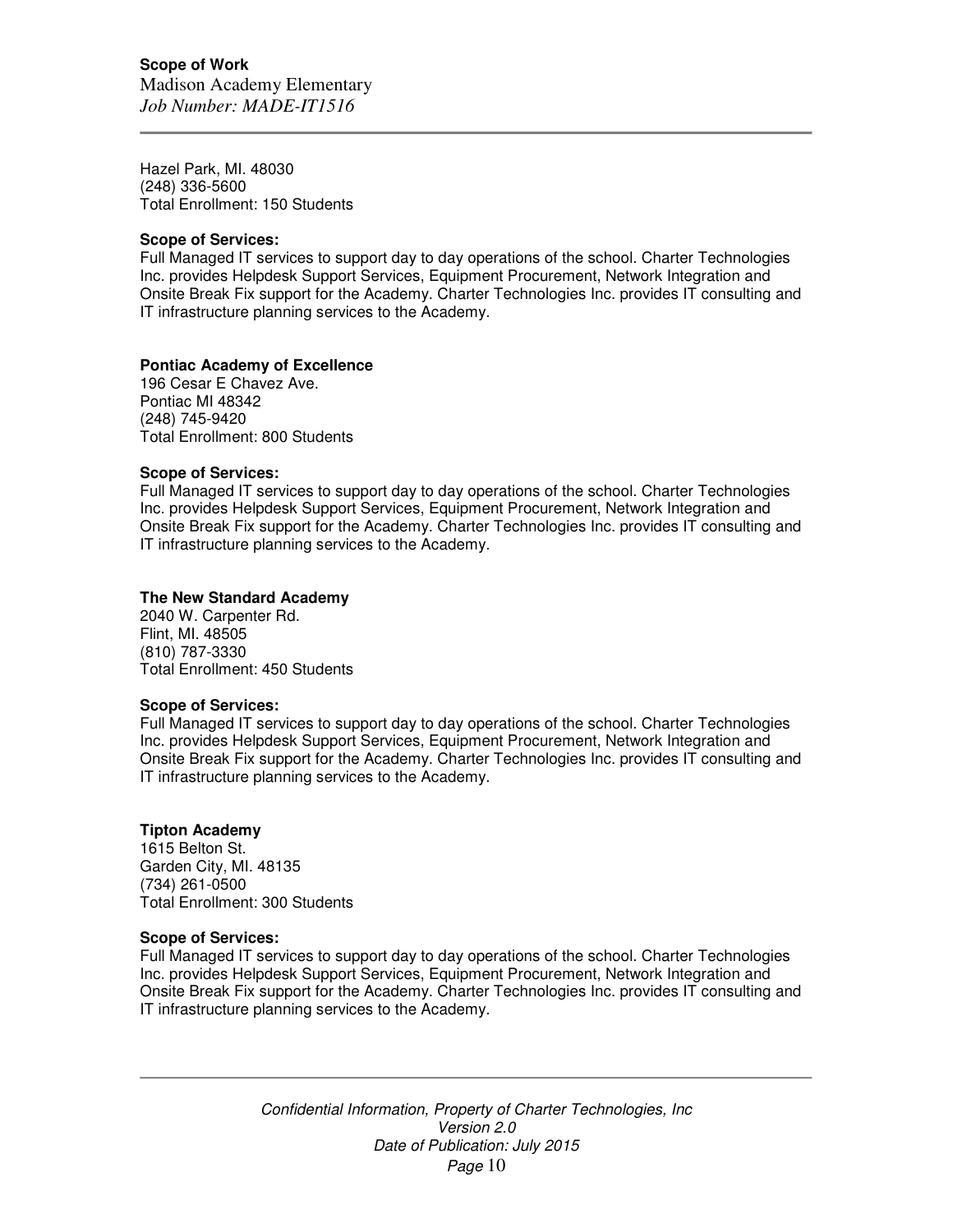# **Scope of Work**

Madison Academy Elementary *Job Number: MADE-IT1516* 

# **Trillium Academy**

15740 Racho Blvd. Taylor, MI. 48180 (734) 374-8222 Total Enrollment: 450 Students

# **Scope of Services:**

Full Managed IT services to support day to day operations of the school. Charter Technologies Inc. provides Helpdesk Support Services, Equipment Procurement, Network Integration and Onsite Break Fix support for the Academy. Charter Technologies Inc. provides IT consulting and IT infrastructure planning services to the Academy.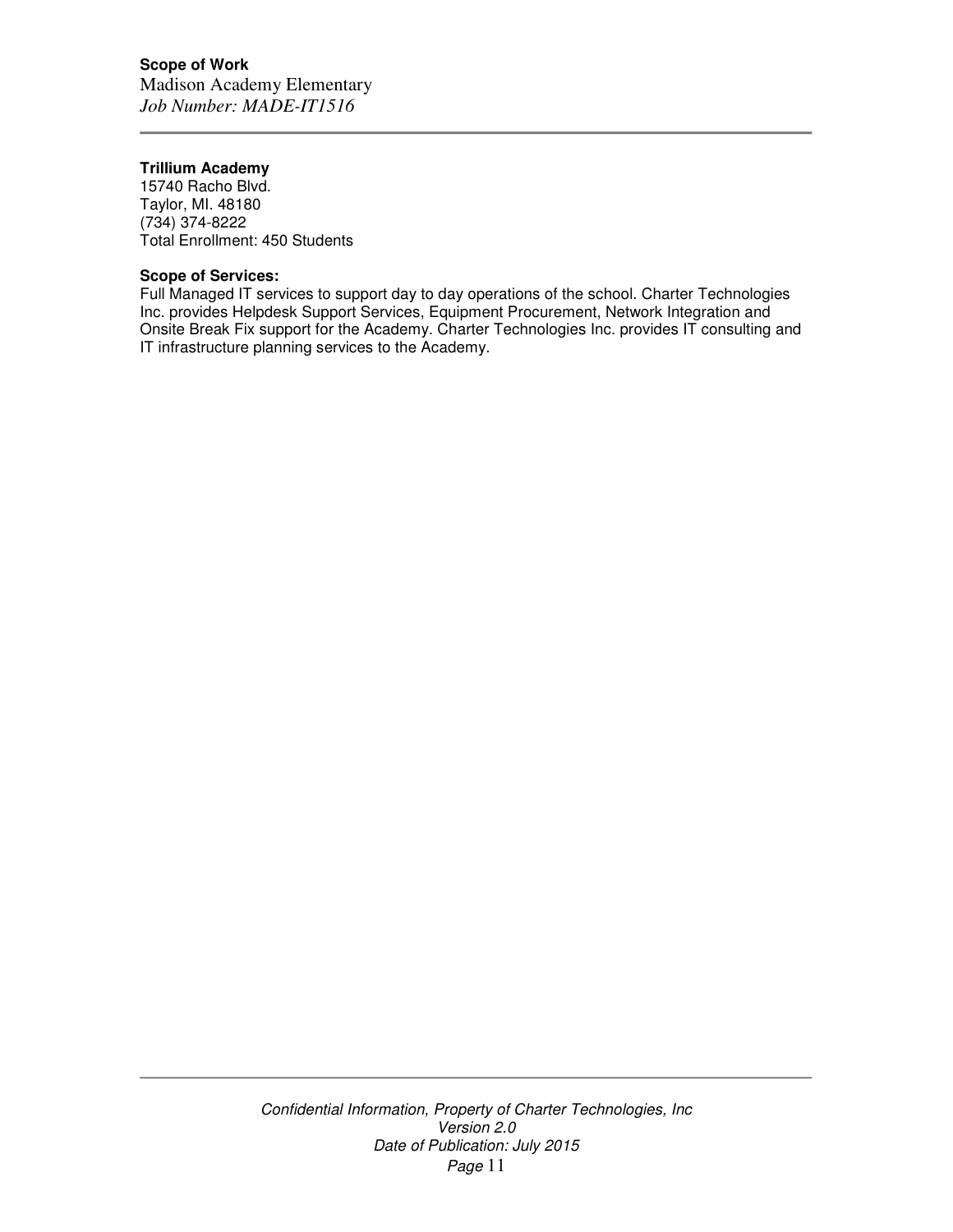# **Scope of Work**

Madison Academy Elementary *Job Number: MADE-IT1516* 

# **Company References**

#### **Charles Meredith**

Conner Creek Academy District **Superintendent** 16911 Eastland Ave Roseville, MI 48066 Phone: (586) 779-8055 Fax: (586) 779-8060

## **Phil Maurey**

Technology Director The Romine Group Inc. 7877 Stead St. Utica, Michigan, 48317 Phone: (586) 731-5300 Fax: (586) 731-5307

#### **Vergil Smith**

Michigan Collegiate High School **Principal** 31300 Ryan Rd. Warren, Michigan, 48092 Phone: (586) 777-5792 Fax: (586) 698-0392

# **Todd Oostmeyer**

Technology Director Gaylord Community Schools 615 S. Elm Ave Gaylord, MI 49735 Phone (989) 705-3009

#### **Traci McClinton**

Technology Coordinator for Chandler Park Academy School District 20100 Kelly Rd. Harper Woods, Michigan, 48225 Phone: (313) 839-9886 Fax: (313) 839-3221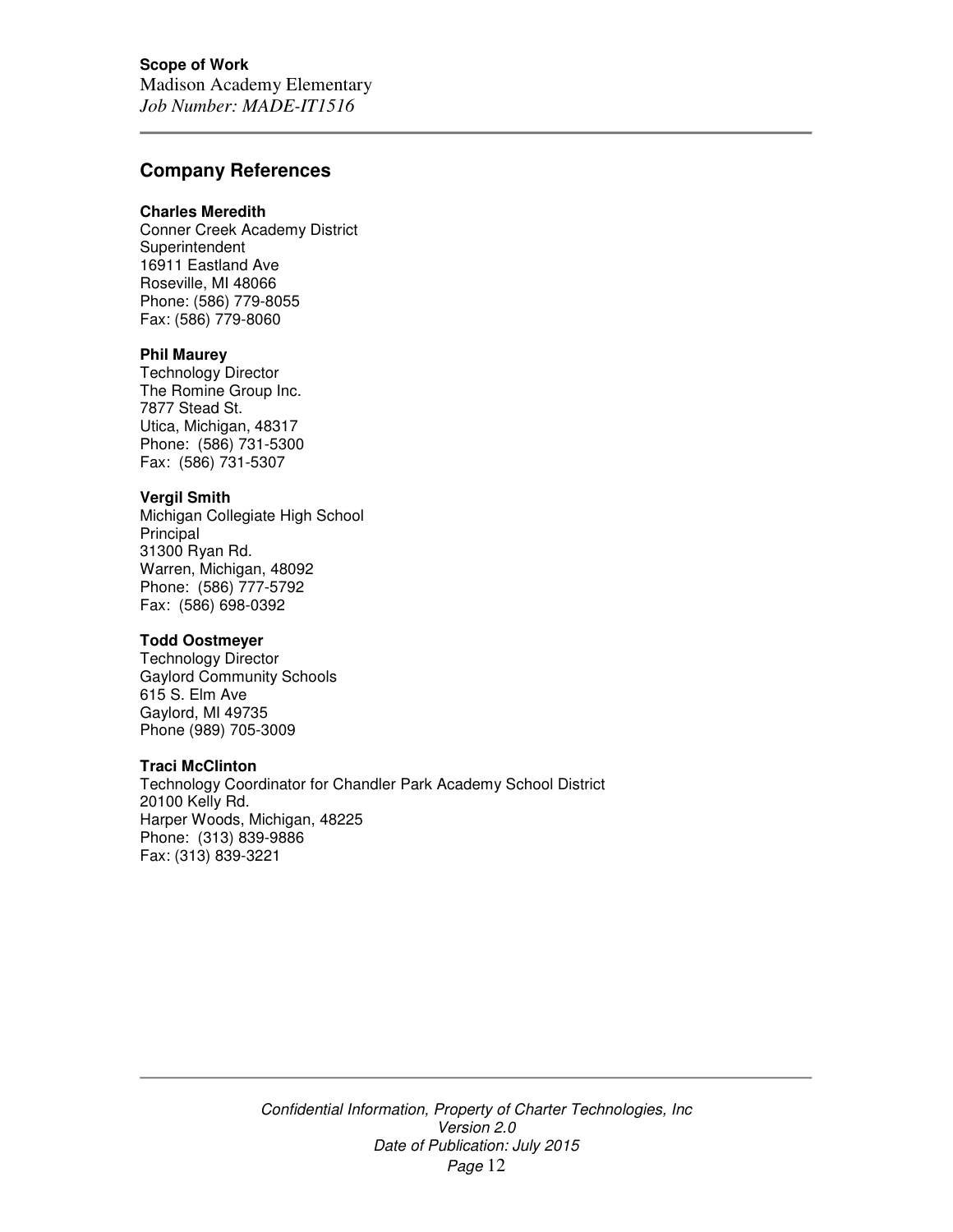# **Project Personnel Qualifications and Quality Control Methods and Procedures**

Charter Technologies Inc. is committed to excellence in providing technology consulting, equipment procurement, technical services and ongoing maintenance service engagements.

All CTI technical engineers go through rigorous screening and certification process to ensure the outmost quality and consistency in all of our services. Each CTI technician engaged in a particular project has a minimum of a two year college degree in computer related field, has completed an extensive on the job training program of 12 month, holds industry standard certifications including MCE, MCSE, A+, Dell Technician Certification, BICSI and other advanced technical certifications pertinent to his/her position with the company.

Charter Technologies Inc. provides complete documentation services including initial asset tagging and inventory of installed equipment, maintaining an accurate and complete inventory of computer all software and software licenses, maintaining and updating complete documentation records for all hardware device configuration, creating and maintaining complete security access documentation and security access matrixes.

In addition, CTI will provide all service documentation pertinent to the ongoing technical support and maintenance engagements including monthly logs of all completed project activities, monthly reports of break/fix and hardware troubleshooting issues, monthly audit reports of patch management activities, monthly network security review audit reports and any other reports required by the customer.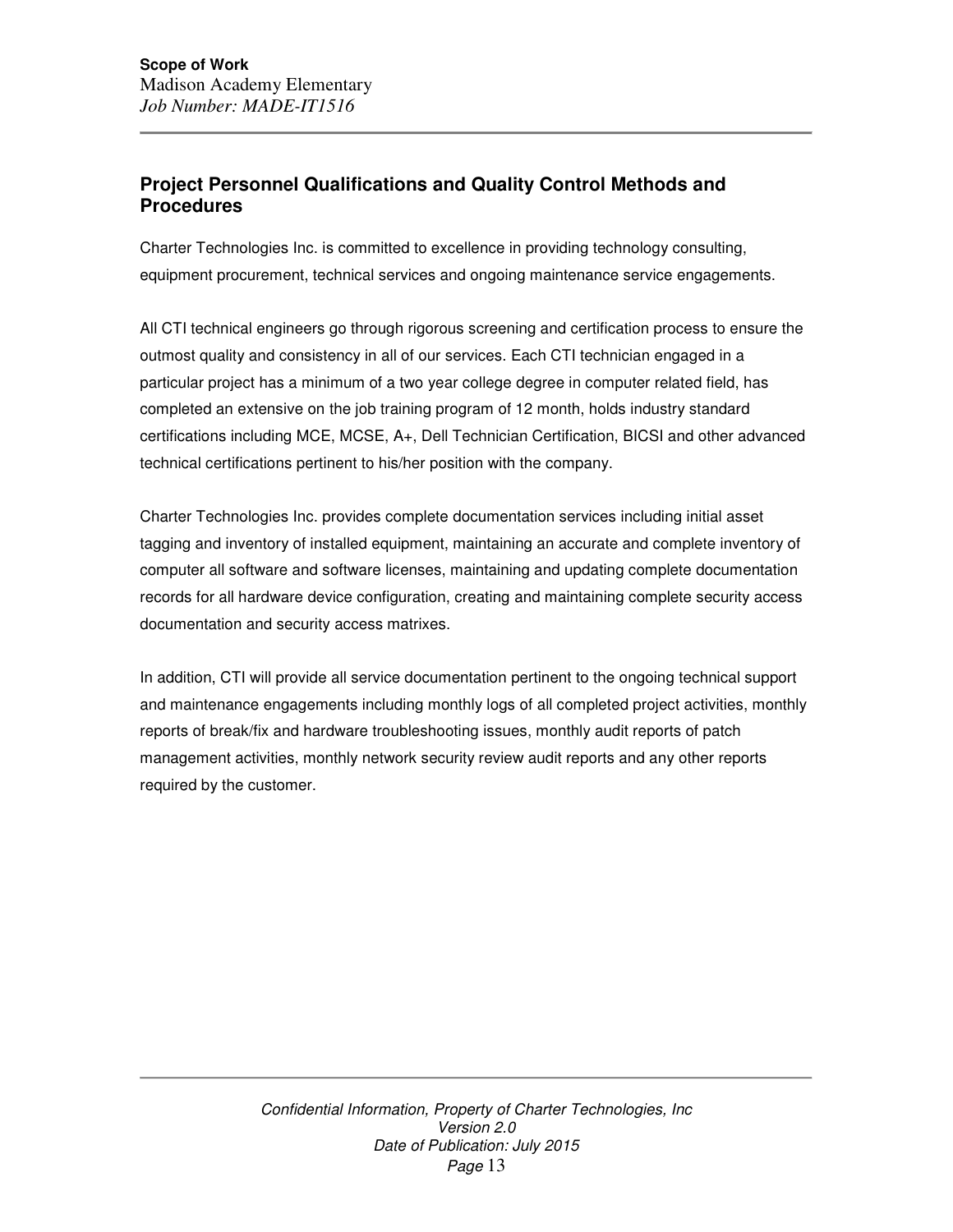# **IT Service Management Staff Listing and Qualifications**

**Mikhail Karasev** – President and CIO, Charter Technologies Inc.

## **Education**

Master of Business Administration Wayne State University, Detroit MI, Dec, 2012

Bachelor of Business Administration – Computer Information Systems Walsh College, Troy MI, Dec 2008

## **Experience**

Mikhail has over 10 years of experience in directing an Information Technology Consulting and Network Integration company founded in 2004. From a humble beginning as a one person firm the company has grown to include a staff of 13 full time network engineers and a state of the art 5000 square foot facility in Livonia and sales of over \$3M per year in 2014.

Mikhail also has over 5 year experience as a Lead Project Manager in developing and implementing complex Information Technologies projects and support services for variety of government, education and small to medium business customers as a consultant working for a major Midwest Information Technology company based in Chicago IL.

**Igor Grebenyuk –** VP Finance and Operations

## **Education**

Bachelor of Business Administration Walsh College, Troy MI, June 2013

Associate Degree in Accounting St. Clair College, Windsor, Ontario, June 2010

#### **Experience**

Igor has over 3 year experience in implementing and supporting back office accounting management systems and implementing state of the art order fulfilment, time tracking and customer management systems.

**David Meredith –** VP of Business Development and Customer Service

## **Education**

Bachelor of Arts in Social Work Wayne State University, Detroit MI, June 2011

#### **Experience**

David has over 8 years of experience in Project and People Management and overseeing physical implementation phase of project management and is responsible in making sure tasks are completed on schedule and within budget to meet and exceed expectations of our customers.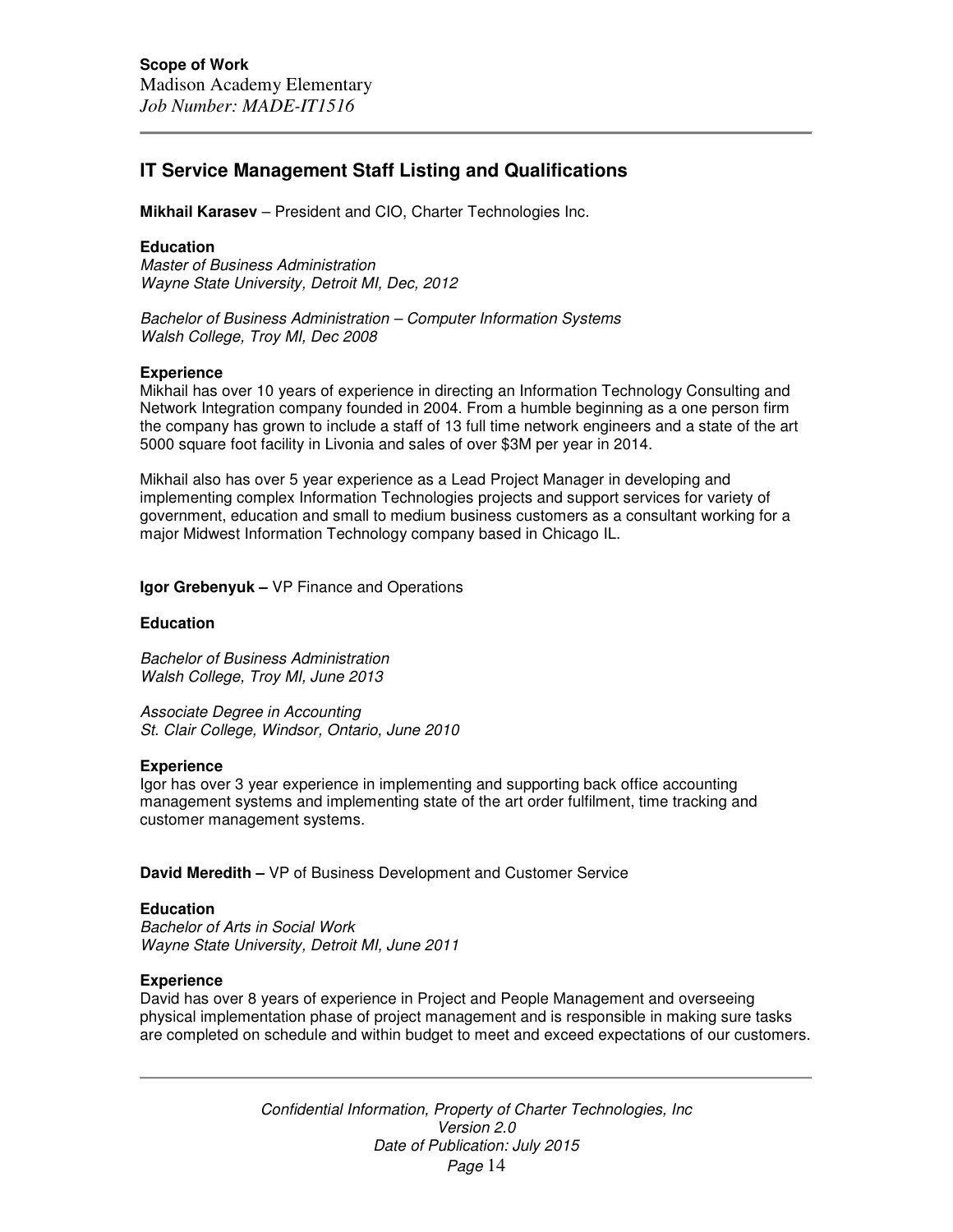**John Reitman** – Network Engineer, MCSE, A+**,** Network+, CCNE (Nov 2014)

#### **Education**

Bachelor of Science – Computer Science Oakland University, Dec 2014

#### **Experience**

John has over 5 years of experience as a Network Engineer and currently provides second Tier technical support to CTI Helpdesk Technicians and Customers and is based in our Livonia MI Network Operations Center.

**Jason Rider** – Network Engineer, MCSE, A+**,** Network+

#### **Education**

Associate Degree – Computer Information Systems Oakland University, Dec 2014

#### **Experience**

Jason has over 10 years of experience as a Network Engineer and currently provides second Tier technical support to CTI Helpdesk Technicians and Customers and is based in our Livonia MI Network Operations Center.

**Scott Reitman -** CTI Helpdesk Technician – A+, Network+ Certifications

#### **Education**

Associate Degree – Computer Information Systems Oakland Community College, Southfield, MI, June 2012

#### **Experience**

Scott has over 4 years of experience providing onsite technical support services to CTI educational customers in Michigan. Scott is an expert PC and Mac troubleshooting, Printer troubleshooting and Local Area Network troubleshooting. Scott will be providing onsite services to the Academy.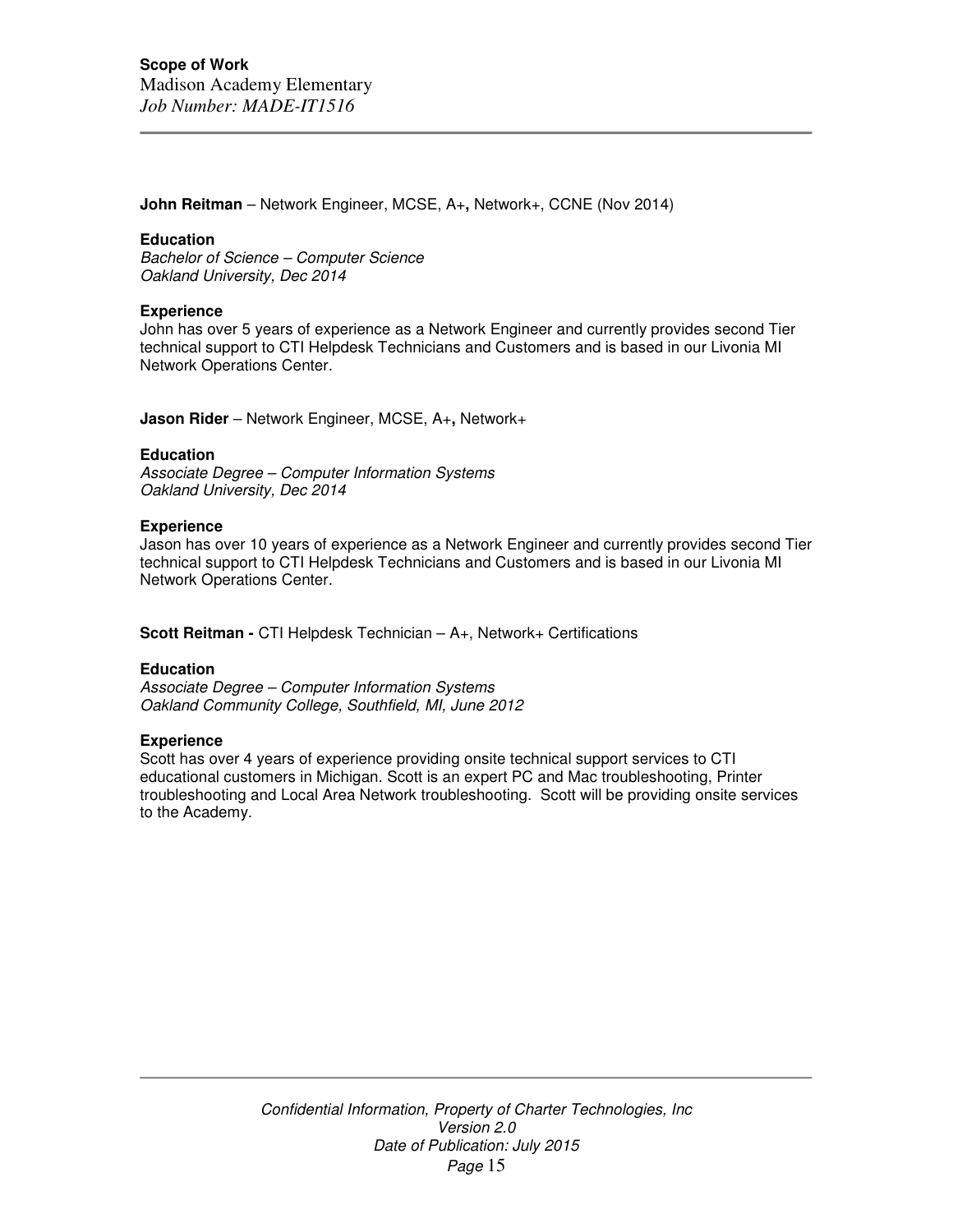

# **Organizational Chart for Proposed Service Delivery**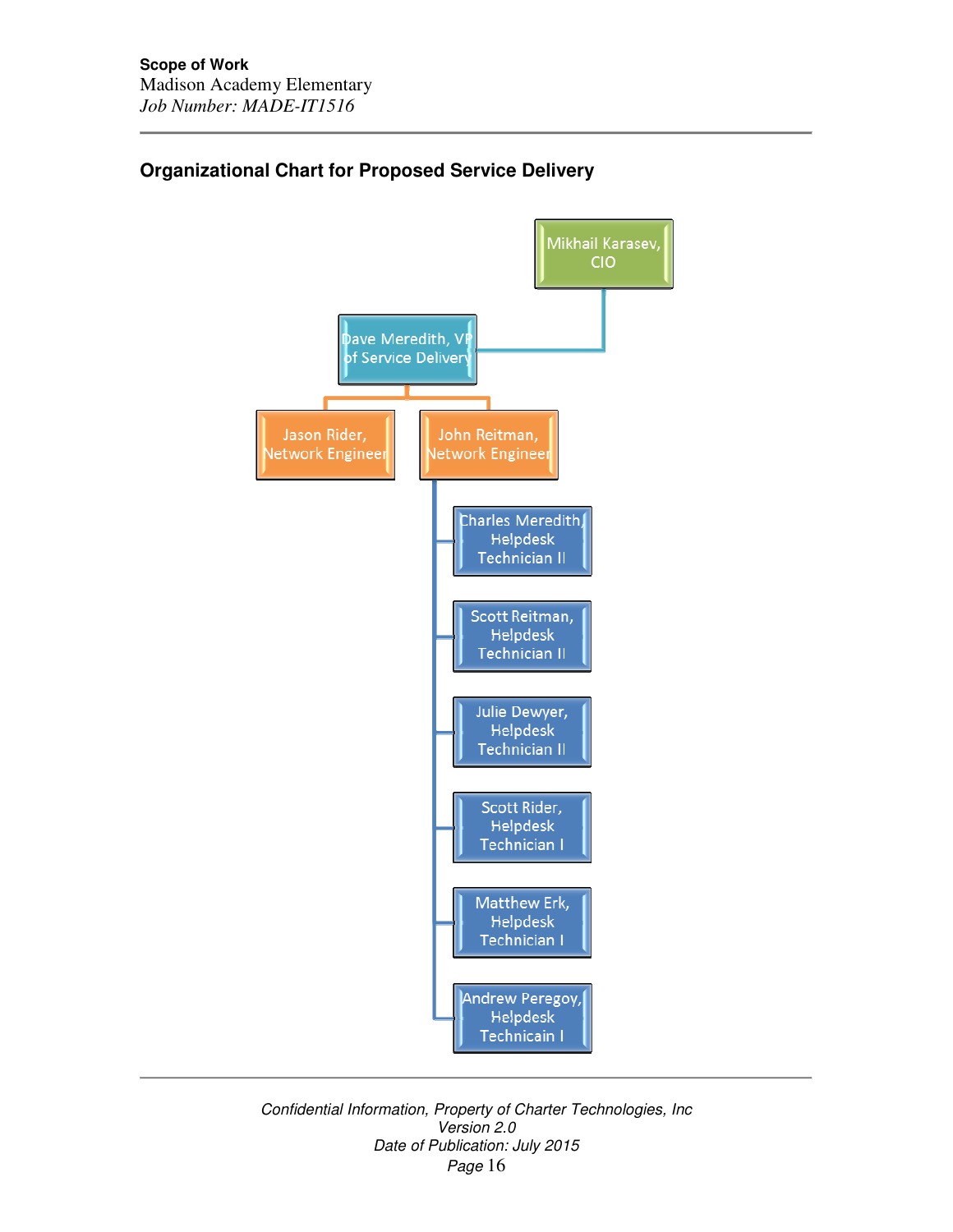**Insurance Certificate**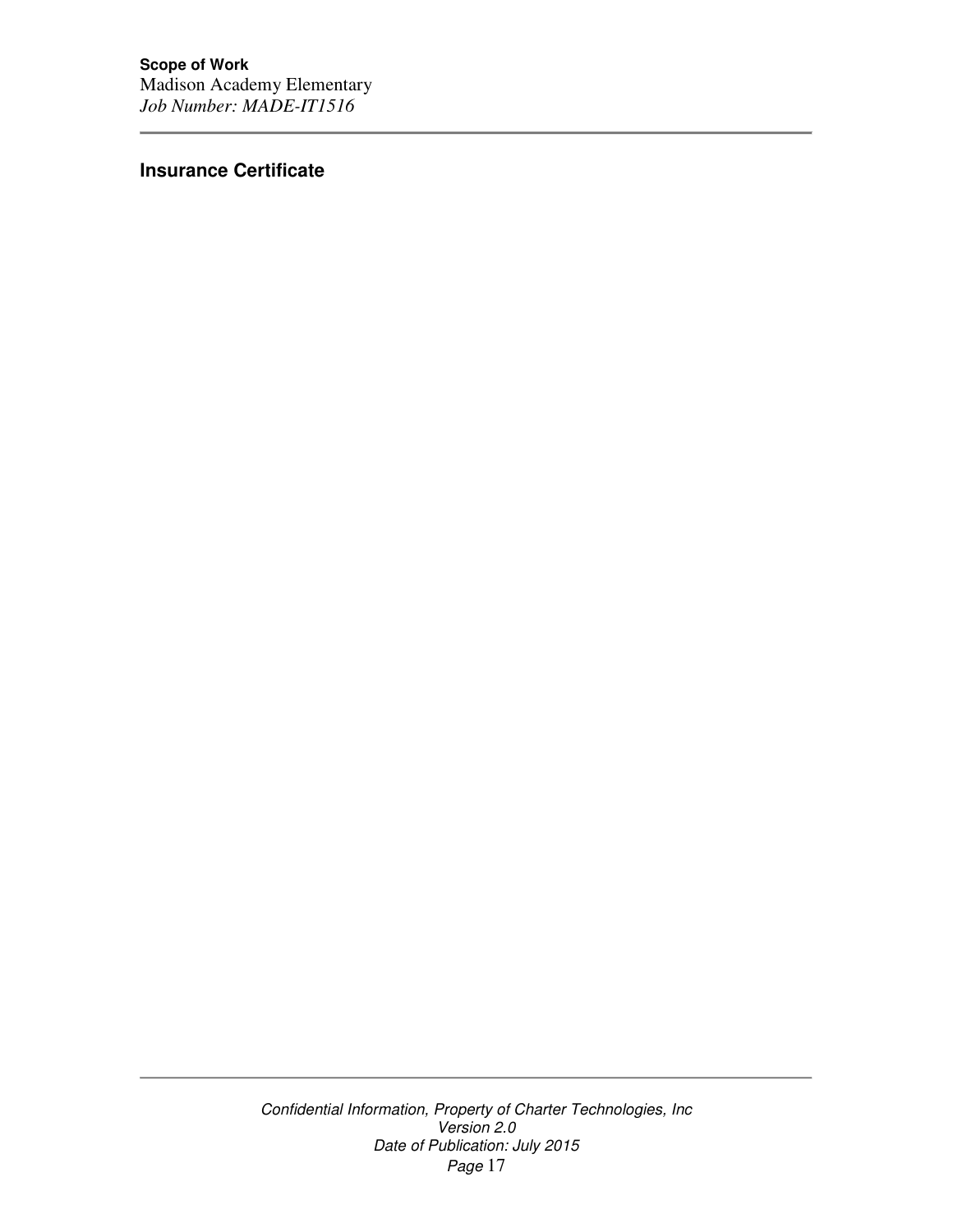# **Support Contract Scope of Work**

We are proposing a contract that will support your specific needs:

- Administration, Maintenance, and Support of:
	- o Microsoft Windows 2008/2012 Servers including local domain administration, core network services administration, and upgrades.
	- o Internet Content Filtering / Firewall server
	- o Campus wide wireless data network
	- o Microsoft Windows 7 Professional Desktops and Laptops
	- o Microsoft Windows XP Professional Desktops and Laptops
	- o Microsoft Windows 8 Professional Desktops and Laptops
	- o Apple Ipad IOS7 based tablet devices
	- o Chrome OS netbook devices
	- o Network Printers
	- o Network Attached backup and disaster recovery management and planning
	- o Management and administration of firewall device (1 unit)
	- o Administration and maintenance of WAN router device (1 unit)
	- o Internet Connection administration and management
	- o Network Switch administration and management
	- o Administration management and support of Wireless Access Points
	- o Administration management and support of document cameras and data projectors
	- o Administration management and support of interactive whiteboard equipment
	- o Customer supplied Antivirus Software
	- o Administration management and support of on premise VOIP telephone system and related components including VOIP phones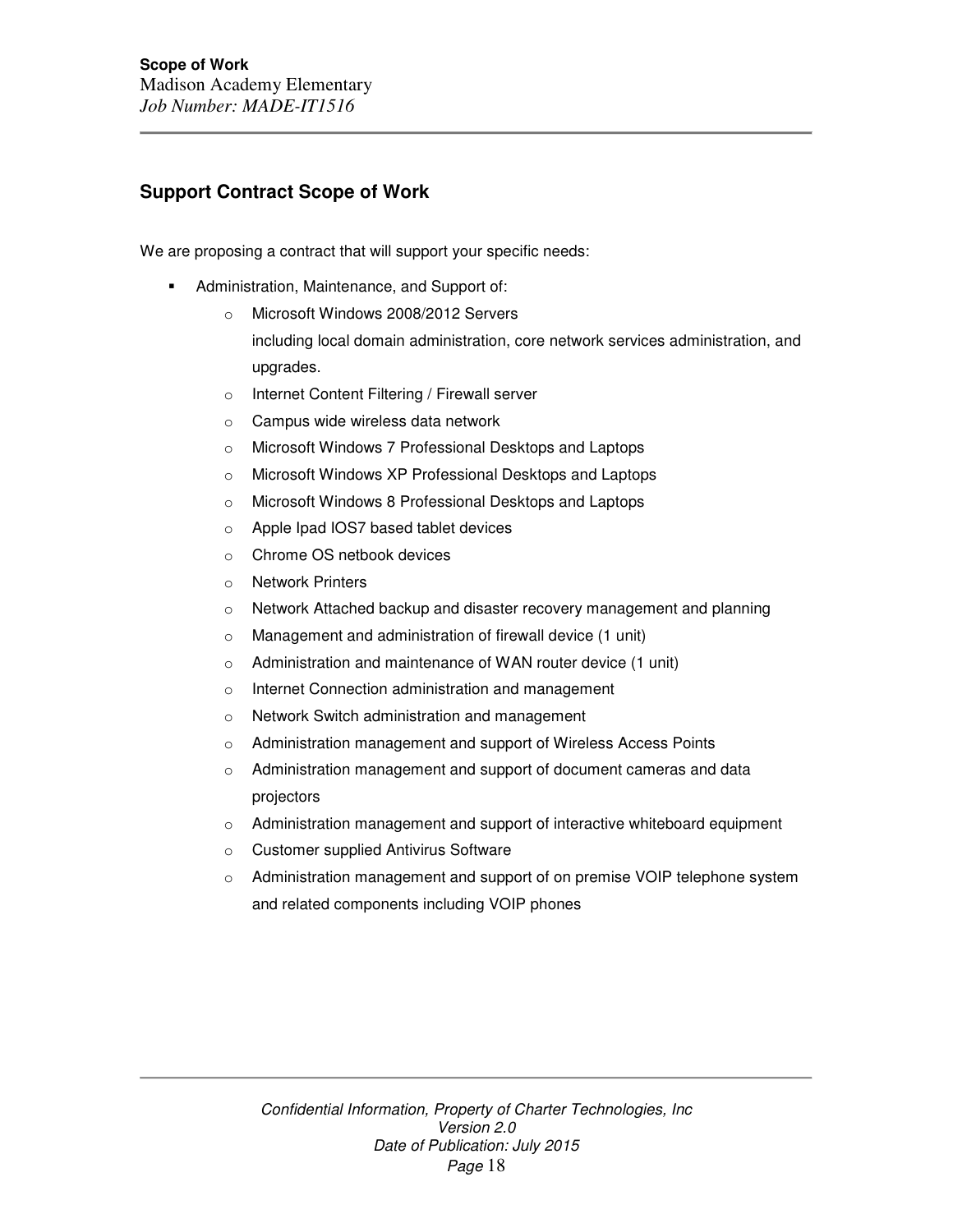Charter Technologies Inc. will provide, configure and maintain a web based incident reporting and documentation portal to be used for all helpdesk requests and IT incident management. In addition a management interface to the helpdesk portal will be provided to the Academy's administration to access management reports and verify helpdesk request progression statistics. Also Charter Technologies Inc. will maintain a dedicated phone based help desk operator at our current Network Operations Center location in Livonia Michigan. A local onsite technician will be provided to assist academy personnel in resolving issues reported through the online helpdesk system. Standard operating hours for local CTI technician will be Monday through Friday 8:00AM through 5:00PM Eastern Standard Time excluding legal holidays

# **Scope of Work**

Charter Technologies Inc. (CTI) is submitting a flat fee scope of work effective 7/1/2015- 6/30/2016 in an annual cost of \$15,685. To follow is a bullet list detail of the general tasks that at any given point may get addressed/serviced.

- With the assessment of Microsoft Windows 2008/2012 Server security, configure server with necessary patches and updates. Install manage and support local installation of the automated patch management system
- CTI will provide end user application and hardware support
- CTI will provide proactive comprehensive network monitoring and patch management services for all workstation and server equipment.
- CTI will implement an automated software image management and deployment solution to facilitate standardized software deployment and management of end user devices.
- CTI will provide monthly management reports to school administrative staff with recommendations for system improvements.
- CTI will administer Switches, Routers, and Hubs including Wireless Access Points.
- CTI will create and administer accounts in the Microsoft Windows 2008 Active Directory infrastructure as well as handle the rights and security issues with the server.
- CTI will establish and maintain email accounts for staff members hosted offsite including security configuration and accounts management.
- CTI will provide Internet connectivity management (security administration and support, firewall administration and support)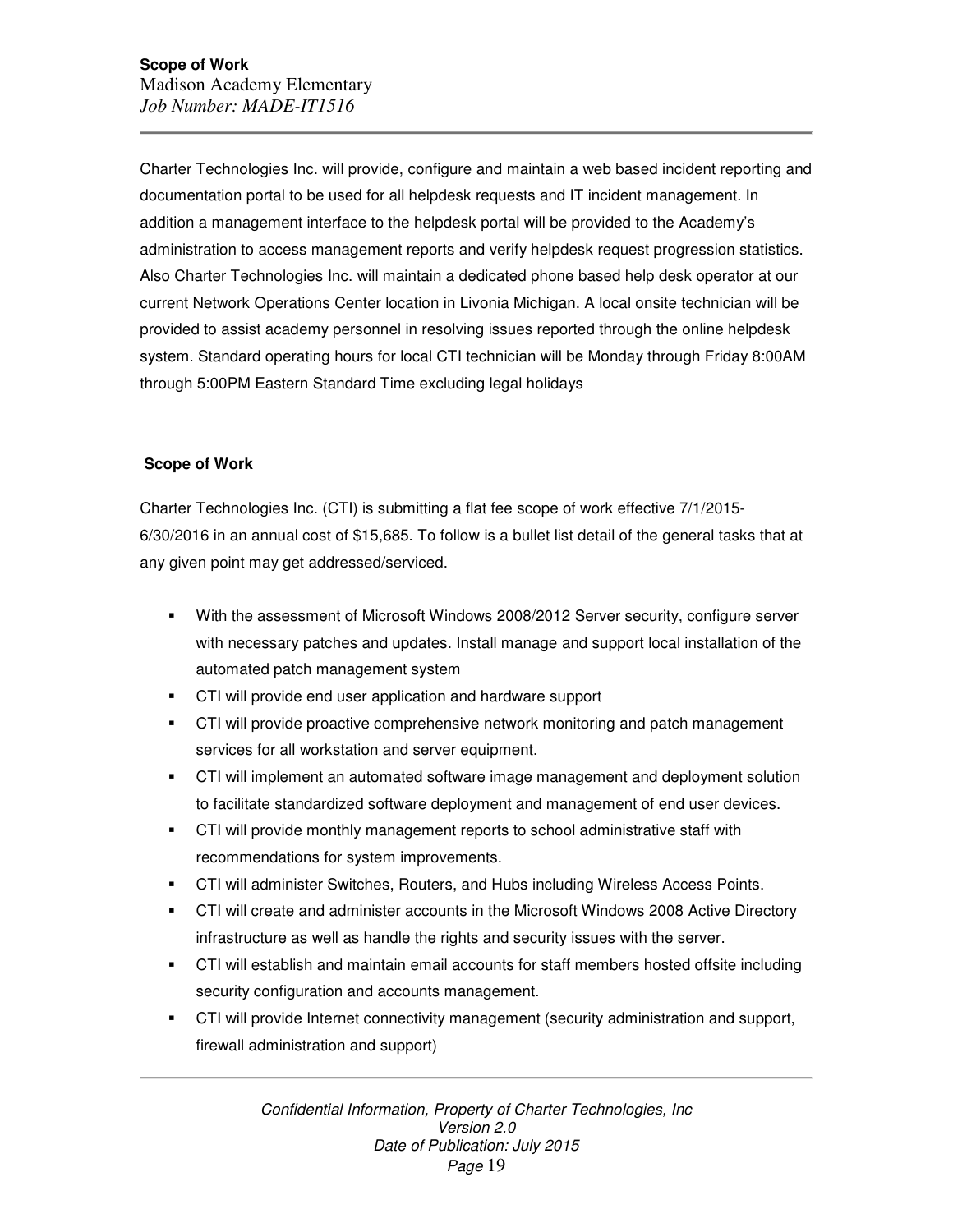- CTI will administer network-wide Anti-virus policy through customer supplied Anti-virus software and perform maintenance by doing regular updates
- **•** CTI will provide service for computer equipment and printer repair (Local and Network printers, Desktop Computer support, Network Server support, Operating Systems support Please note that charges for replacement parts which are not covered by equipment manufacturer's warranty will be billed to the customer at a pre-determined rate)
- **CTI will install customer specific software and provide service for software upgrades.** Please note that due to specialization of the applications, the support will be based on support provided by the software manufacturer
- CTI will administer and maintain core network services (DNS,DHCP)
- CTI will administer and implement disaster recovery plan by utilizing existing NAS backup unit.
- CTI will develop and maintain network and service documentation
- **CTI will provide network consulting and technology services**
- CTI will provide unlimited telephone and remote network administration support services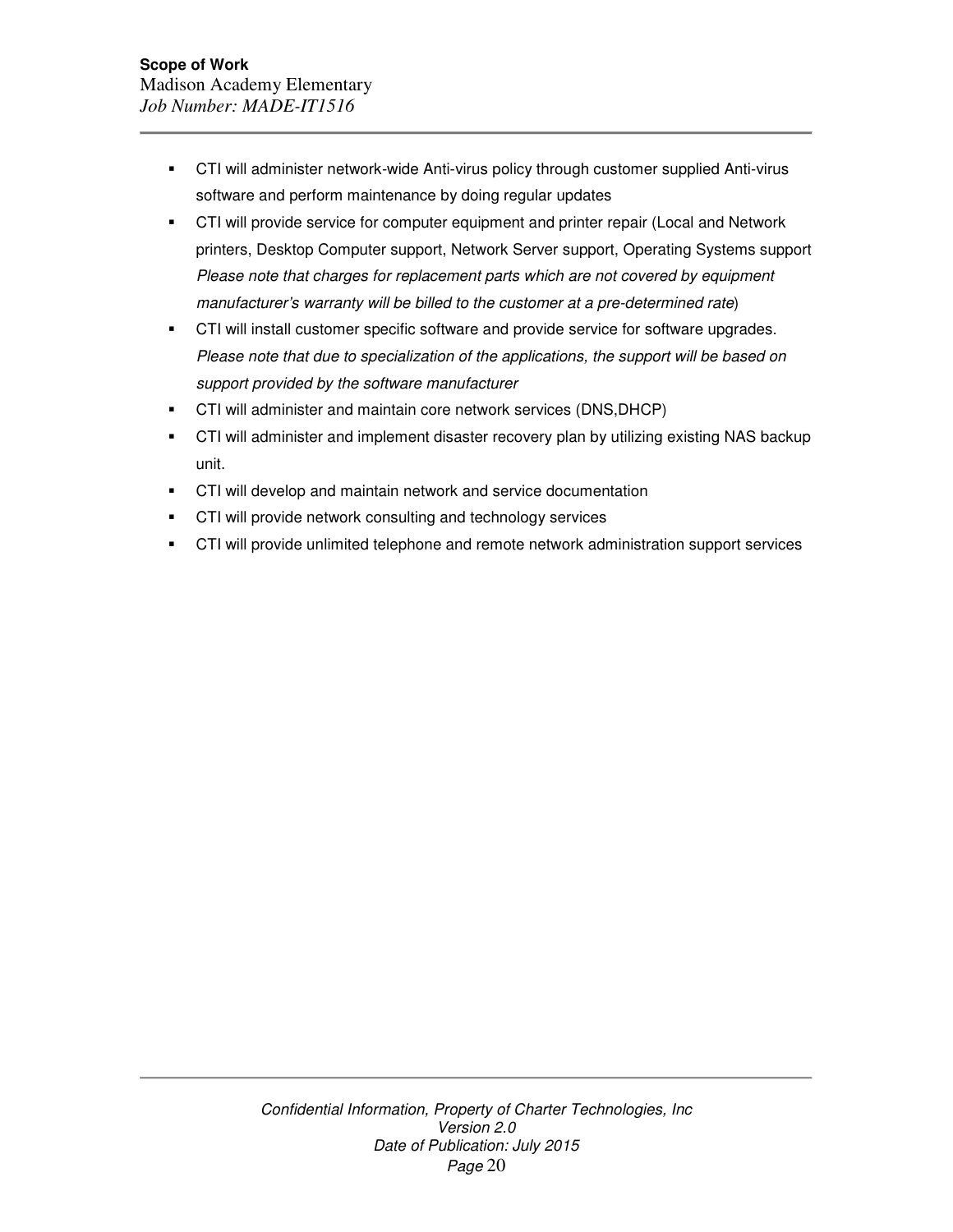## **Schedule**

CTI will develop a visit schedule from CTI engineer, in order to properly perform required maintenance and pro-act on potential issues. The schedule will be confirmed with the customer after all schedule conflicts are addressed. Charter Technologies Inc. will provide a weekly onsite technician to address technology needs of the academy. The total CTI personnel weekly commitment is estimated at 4.0 hours per week including onsite and remote network support. In addition the academy personnel will have access to CTI network operation center personnel and consulting personnel. Please note that under flat fee support contract the academy will not be charged additional fees for support services provided to devices covered by this agreement.

**Please note that under flat fee support contract the academy will not be charged additional fees for support services provided to devices covered by this agreement in excess of above stated hours.** 

#### **Scope of Work Dependencies**

In the case of new equipment purchase, change in services being run, or major infrastructure change, there will be a revision to the signed Scope of Work or another method of payment outside the scope of work would have to be brought about.

## **CTI Response Time**

Phone support via dedicated helpdesk number (888-997-8324) **Immediate (8:00-5:00PM Eastern Standard Time)** 

Remote Support including server, network and workstation troubleshooting **Immediate (8:00-5:00PM Eastern Standard Time)** 

Onsite Non-network/Business critical issues (i.e., Workstation failure, Application issues, Local printers, Network printer): **24 hours** 

Onsite Network/Business critical issues (i.e., Server down, Internet down, overall infrastructure failure, DHCP server failure, Firewall down): **4 hours** 

For Account management return phone call will be made as soon as possible. Hours include 8:00 to 5:00 Monday through Friday.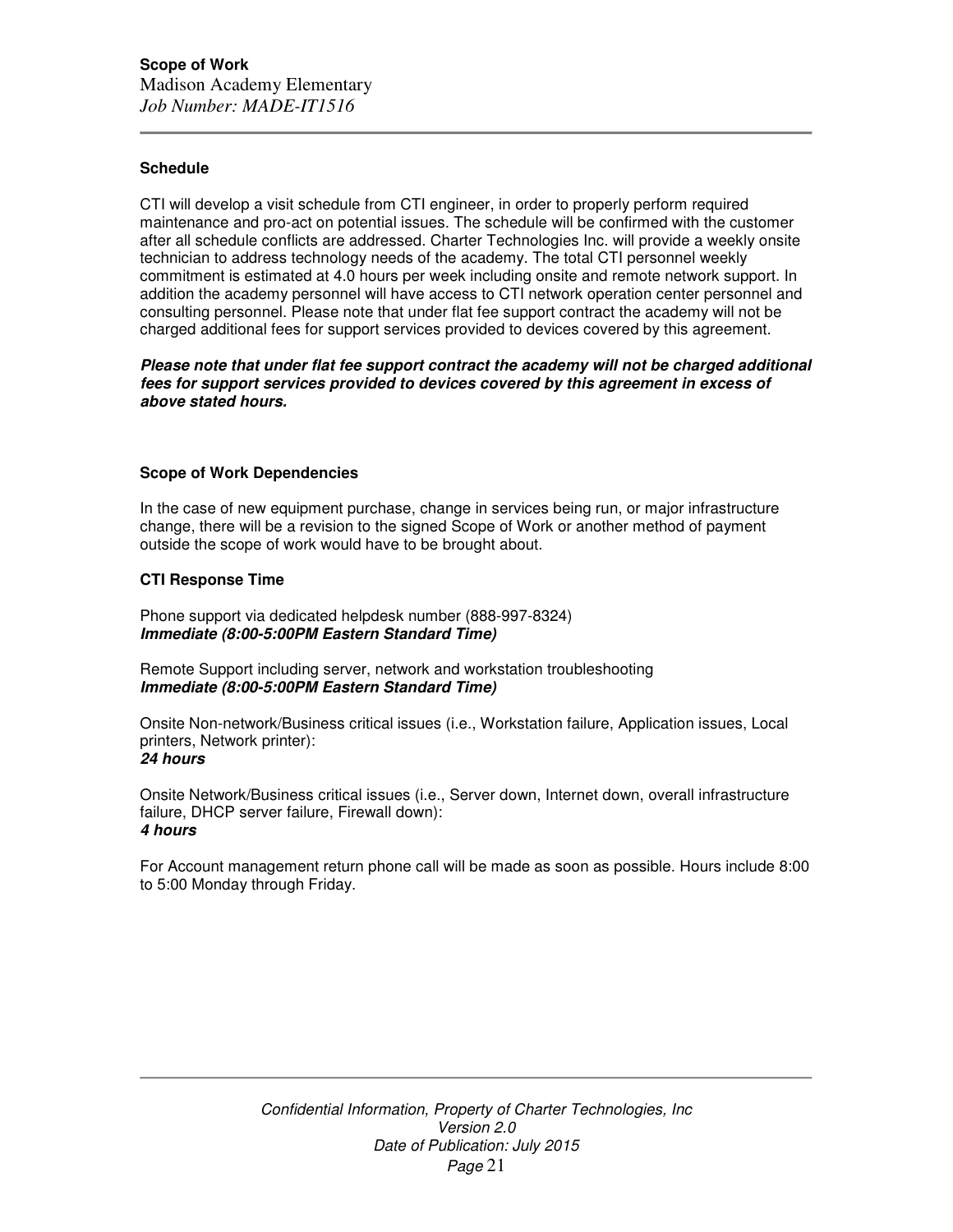## **Scope of Work**

Madison Academy Elementary Job Number: MADE-IT1516

#### **Annual Cost Summary**

| School Network Support Services (On-site 4-Hour response time for<br>critical customer issues and 24-hours on-site non critical issues) | \$15,685        |
|-----------------------------------------------------------------------------------------------------------------------------------------|-----------------|
| Proactive Network and Server Management and Monitoring                                                                                  | <b>INCLUDED</b> |
| Workstations/Laptop support                                                                                                             | <b>INCLUDED</b> |
| Network printer support                                                                                                                 | <b>INCLUDED</b> |
| Wireless Access Points administration and support                                                                                       | <b>INCLUDED</b> |
| Document Camera and Data Projector Support                                                                                              | <b>INCLUDED</b> |
| Phone and remote network support                                                                                                        | <b>INCLUDED</b> |
| Disaster recovery and local data backup                                                                                                 | <b>INCLUDED</b> |
| Network consulting and documentation                                                                                                    | <b>INCLUDED</b> |

Total Annual Cost \$15.685

Customer has an option to extend the support contract for up to 3 additional years. Please indicate the extension period below:

 $\Box$  1 year  $\Box$  2 year

Our support contract is based on the "complete" support coverage for the contracted equipment. Charter Technologies Inc. will provide complete support assistance for all covered equipment for a flat fee of \$15,685 annually. The estimated onsite and remote personnel commitment to the academy will be 4.0 hours per week. CTI network operations center personnel and CTI consulting personnel will also be available via email/phone. CTI will maintain a tech visitation log detailing time/material cost for each onsite visit and support incident. Daily and Weekly management reports will be available to the Academy's Administration via CTI maintained web portal. Any services outside the scope of this contract and special projects will require a separate approval by the district administration. The standard hourly rate for special projects is \$75 per hour.

#### Please Note The Following

- $\blacksquare$ Upon acceptance of scope of work a purchase order number must be issued for the value of the project as in scope of work with an authorized signature.
- Billings will be made Monthly at the Beginning of each month under Net 30 Terms from the date of the invoice.
- All past due invoices are subject to 1.5% Monthly financing charge

Authorized Signature:

**Madison Academy Elementary** 

Title Date

Authorized Signature: Charter ξéchnologies inc.

 $\Box$  3 year

Title President Date 7  $/1$  / 2015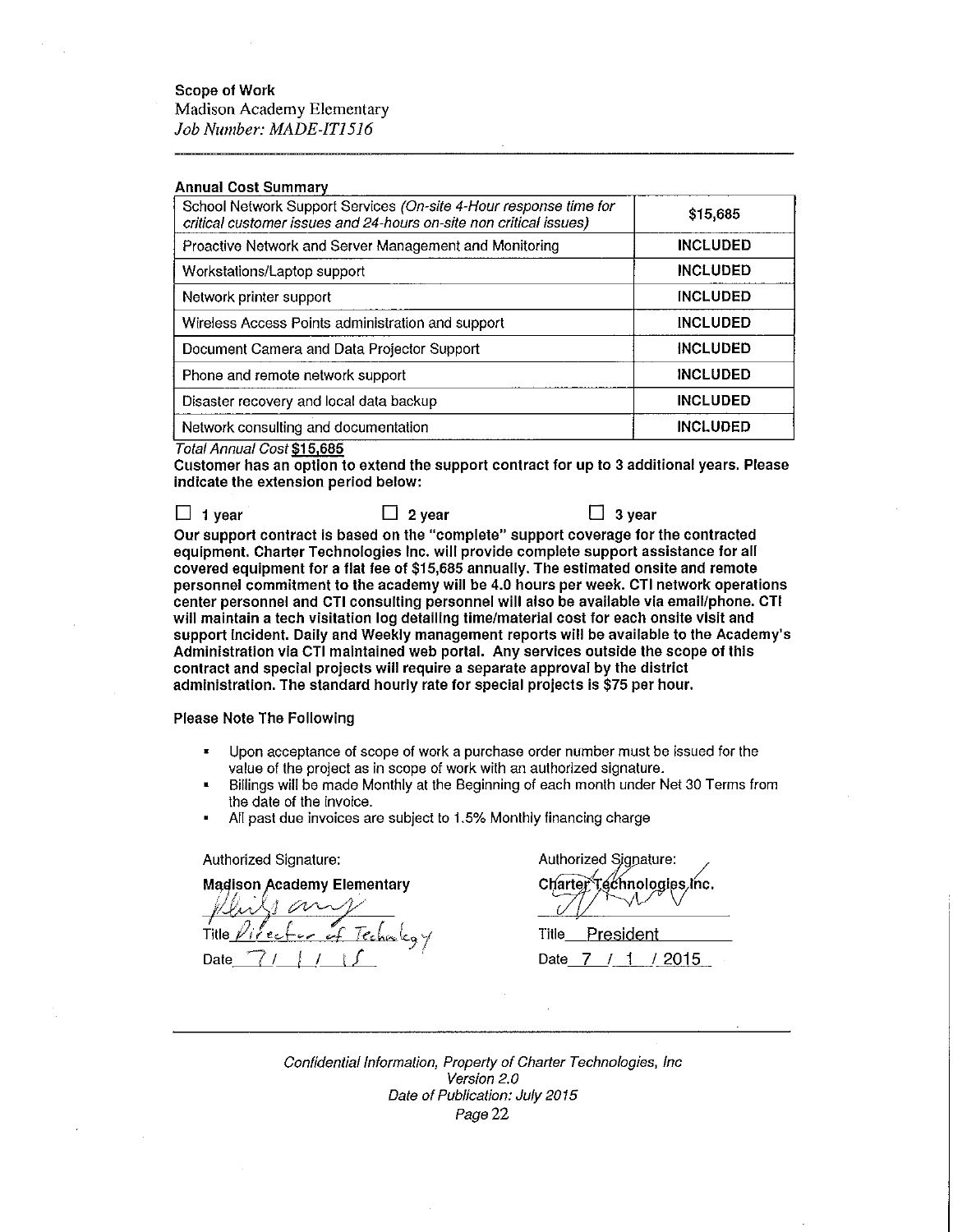#### **Legal Addendums:**

#### I. Terms of Agreement

July 2015

This agreement is effective as of the date as stated on the face hereof and shall continue from year to year thereafter, but may be terminated by either party for any reason upon one (1) month's written notice. Also, CTI, may at its option immediately terminate this Agreement with one (1) months' prior written notice in accordance with Article XIV (7); as described herein.

#### II. Charges

- (1) Charges provided for in this Agreement are portal to portal and commence on the effective date stated on the face hereof, and must be paid in advance according to the billing cycle previously described. Charges other than the PURCHASE OF FLAT FEE MAINTANACE CONTRACT, which include travel expenses, overtime, and those other expenses identified in Articles III, V, VII, VIII, and IX hereof, shall be invoiced monthly and shall be due within thirty (30) days from date of invoice.
- (2) In the event that either party seeks to enforce the terms of this Agreement, then in addition to all damages and other remedies to which the prevailing party is entitled, the non-prevailing party shall be responsible for all costs and expenses (including reasonable attorney's fees paid or incurred by the prevailing party in connection with such enforcement.
- (3) All charges specified, other than for the PURCHASE OF FLAT FEE MAINTANACE CONTRACT, are those currently in effect and are subject to change upon one (1) month's prior written notice.
- (4) There shall be added to the charges due hereunder amounts equal to any taxes, however designated, levied or based on such charges or on this agreement, or other services rendered or parts supplied pursuant hereto, including state and local privilege or excise taxes based on gross revenue, and any Taxes or amounts in lieu thereof paid or payable by CTI in respect of the foregoing, exclusive, however, of taxes based on net income.
- III. Scope of CTI Service
	- (1) CTI agrees to provide service to keep the equipment and features in good working order. This service will consist of on-sight, remote network management, and telephone support service, including replacement of unserviceable parts.
	- (2) Other than for scheduled service calls, CTI will endeavor to respond to Customer's request for service as soon as is commercially reasonable, but does not represent or warrant that such service call will be available at any given time. If the Customer requests service at times outside of CTI's standard hours of availability (Article VIV91), CTI will charge Customer at the rates and terms then in effect pursuant to Article VIV(2).
	- (3) Parts will be furnished on either an exchange or purchase basis and will be new parts or parts equivalent to new in performance. Replaced parts become the property of CTI.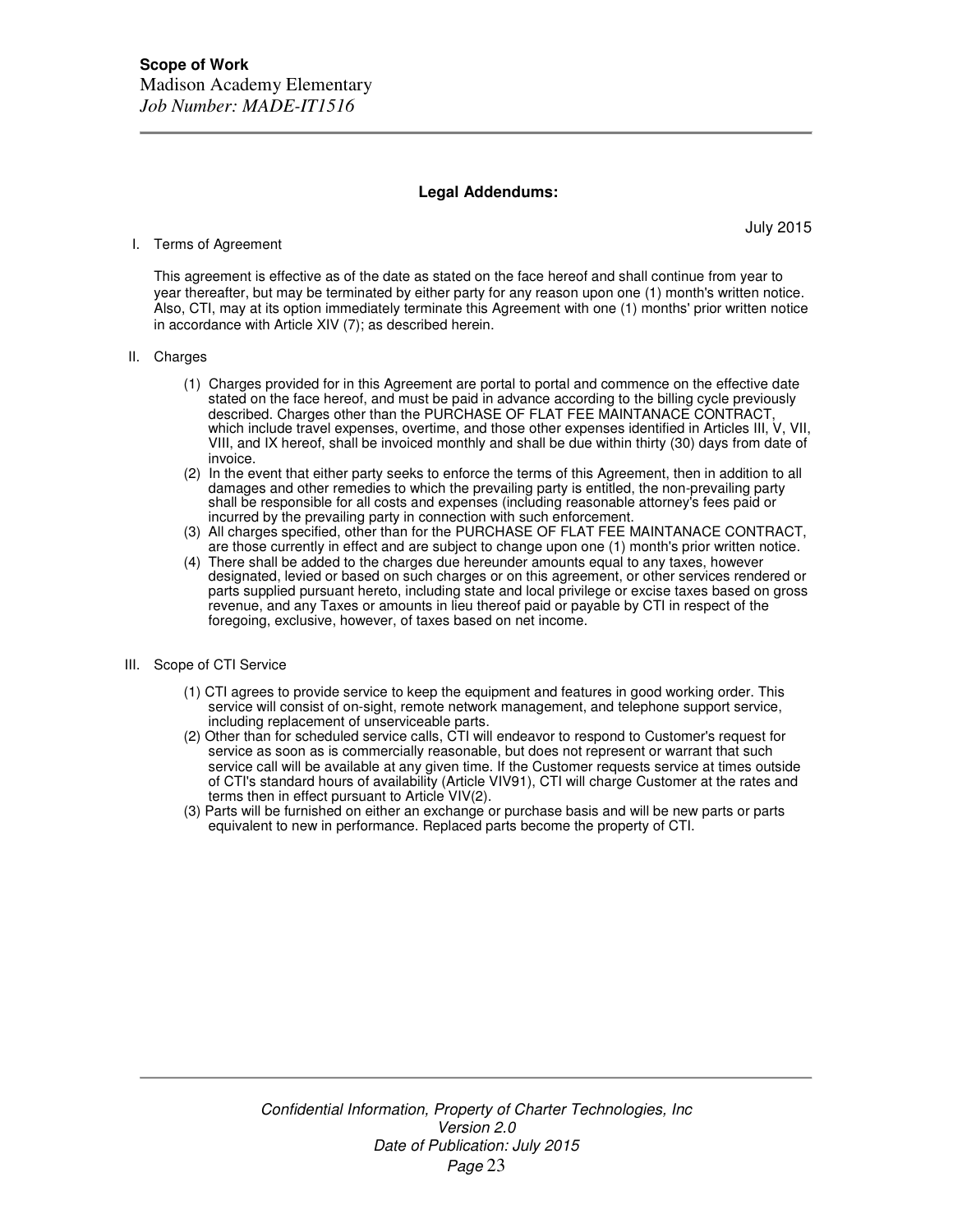#### IV. Exclusions

- (1) CTI Service provided hereunder does not include:
	- (a) Electrical work external to the machines

(b) Repair of damage resulting from Accident, transportation, neglect, or misuse, acts of God, weather conditions, fire, war, riot, failure of electrical power, air conditioning or humidity control; or cause other than ordinary use;

(c) Furnishing platens, supplies or accessories, painting or refinishing the machine or furnishing material therefore, making specification changes or performing services connected with the relocation of machines; or adding or removing accessories, attachments or other devices. (d) Such service which is impractical for CTI service representatives to render because of alteration in the machine or their connecting by mechanical or electrical means to another machine or device.

(e) Systems Engineering services, programming, and operations procedures, of any sort and (f) Any item listed and contained in Exhibit B hereof

- (g) Data Logs.
- (2) It shall be the sole responsibility of the Customer to provide and maintain a proper, safe and sufficient back-up system for any and all equipment serviceable pursuant to this Agreement. In no event shall CTI be responsible for any damages sustained by the equipment serviceable to this Agreement or the back-up systems thereto in the event of any occurrence described in IV(b). This provision shall survive after the term of this Agreement expires.
- V. Other Services

At the customer's request, services outside the scope of this Agreement, including Programming, engineering, interfacing, and consulting, will be furnished at CTI's applicable per call rates or on a contract basis.

VI. Access to Equipment

CTI shall have full and free access to the equipment to provide service thereon, and the Customer shall provide a safe place in which to perform such service.

VII. Charges for Services Required as a result of Repair, Modification, or Maintenance by Other Persons.

If persons other than CTI service representatives shall repair, modify or perform any service on any machine covered by the Agreement, and, as a result thereof, further service by CTI is required to restore the machine to good operating condition, such service will be made at CTI's applicable per call rates and terms then in effect.

VIII. Additional Equipment

Additional items of equipment shall be made subject to this Agreement upon execution by a duly authorized representative of the Customer, and acceptance thereof by CTI by form of an Addendum. CTI's form of addendum will state the location of the additional items of equipment, the type, and model serial number.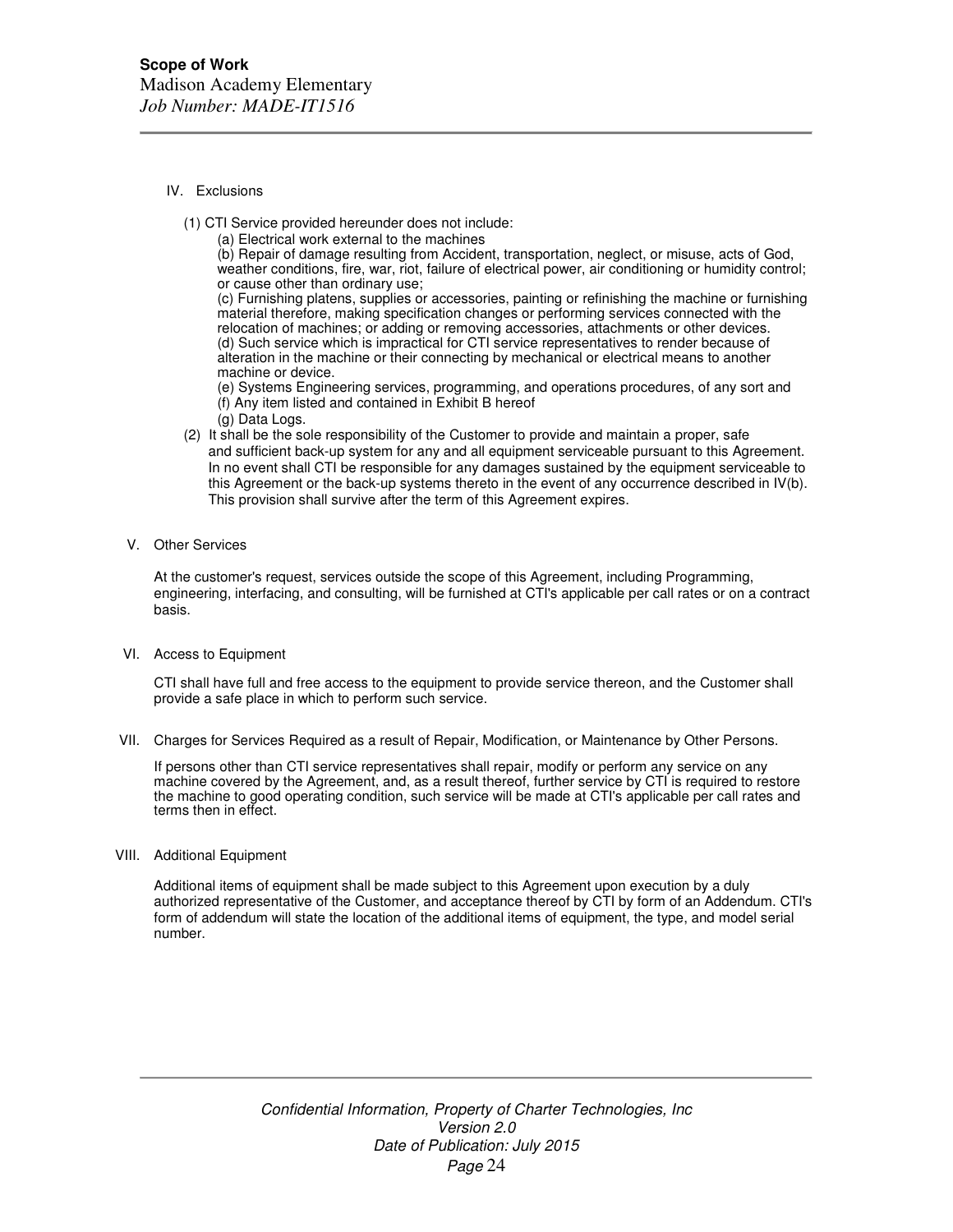#### IX. Periods of Service Availability

- (1) Standard hours of availability for service is during the nine (9) consecutive hours between the hours of 8:00 a.m. and 5:00 p.m., Monday through Friday, except Legal Holidays.
- (2) The Customer may select, in lieu of or in addition to the standard hours of availability any selected period for an additional charge as agreed upon by CTI and the Customer.
- X. Installation and Control of Engineering and Safety Changes

CTI will control and install, without charge for labor, all safety devices it deems necessary. If the customer refuses to permit installation of a safety change, or removes one already installed. CTI may, at option, discontinue providing service until the hazard has been corrected.

#### XI. Disclaimers

CTI shall use its reasonable best efforts to provide the services pursuant to the terms of this Agreement. Customer acknowledges that there have not been any representations, warranties or statements whether oral or written, not expressly contained herein or expressly incorporated herein by reference. CTI makes no representations, warranties, or guarantees, expressed or implied INCLUDING WITHOUT LIMITATION ANY WARRANTIES OF MERCHANTABILITY OR FITNESS FOR INTENDED USE, OTHER THAN EXPRESS REPRESENTATIONS, WARANTIES AND GUARANTEES CONTAINED IN THIS AGREEMENT. CTI EXPRESSLY EXCLUDES CONSEQUENTIAL DAMAGES ARISING OUT OF OR IN CONNECTION WITH THIS MAINTENANCE AGREEMENT OR THE MAINTENANCE SERVICE PERFORMED IN CTI HERE UNDER AND IN NO EVENT SHALL CTI BE LIABLE FOR LOSS OF USE, DATA OR REPORTS OR OTHER SPECIAL, INCIDENTAL OR CONSEQUENTIAL DAMAGES ARISING OUT OF OR IN CONNECTION WITH THIS AGREEMENT, EVEN IF CTI HAS BEEN ADVISED OF THE POSSIBILITY OF SUCH DAMAGES BY THE CUSTOMER.

The terms of this provision shall survive the expiration of this Agreement.

#### XII. General

- (1) The singular form of any noun or pronoun includes, where appropriate, the plural thereof. The use of masculine gender includes, where appropriate, the feminine gender and the use of neutral gender includes, where appropriate, the masculine and feminine genders and vice versa.
- (2) The term "Customer" and "Party" means and includes a natural person, partnership joint venture corporation, association, trust or any other kind of entity.
- (3) The term "this Agreement" as used herein includes any future written amendments, modifications or supplements made in accordance herewith.
- (4) CTI shall be responsible for any failure to render service due to strikes or causes beyond its control.
- (5) The Customer represents that he is the owner of the machines subject to this Agreement or if not the owner, that he has the authority to enter into this Agreement.
- (6) In the event Customer changes the features, adds attachments or equipment, refuses to permit installation of a safety change or removes a safety change already installed to the system by CTI Service, a surcharge, and other charges to compensate for repairs to